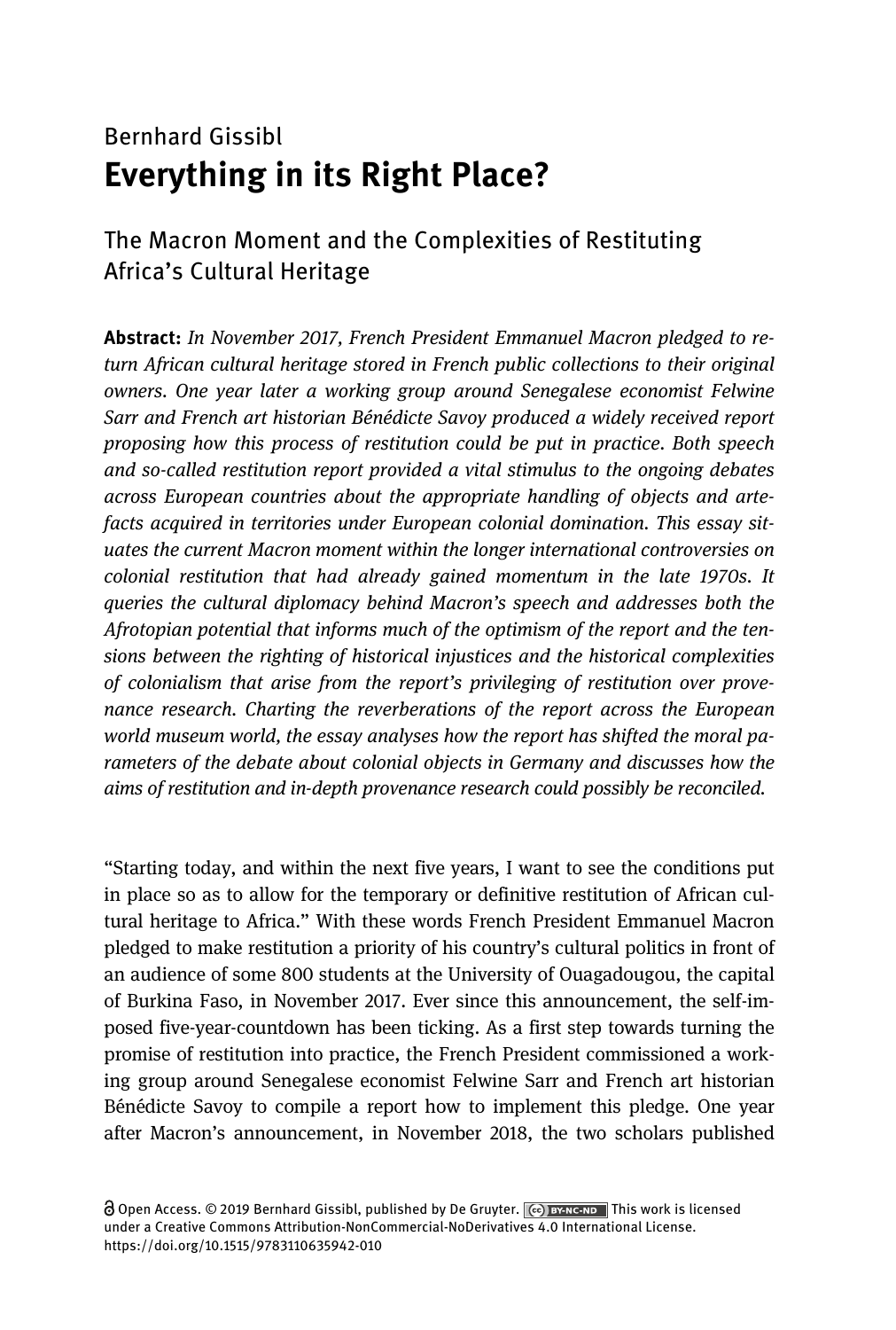their report on "The Restitution of African Cultural Heritage".<sup>1</sup> Even more than Macron's speech, the report he commissioned provided a vital stimulus to ongoing debates across European countries about the appropriate handling of objects and artefacts acquired in territories under European colonial domination. The following essay charts this debate triggered by the French President, first by situating the current "Macron Moment" within the longer international controversies on colonial restitution that had already gained momentum in the late 1970s. Then, it discusses Macron's speech as an attempt at personal distinctiveness within the inherited politics of *Francafrique*, using cultural politics as a symbol of change within an African policy that is otherwise marked by stark continuities as well as competition with China. In a third step, the Sarr/Savoy-report is analysed as a political document written by scholars trying to hold the President accountable to his pledge. Afterwards, the essay addresses the varying reverberations the report has had in the world of world museums across Europe, finally focussing on the enormous and polarizing influence it has exerted in Germany. Here, it pitted the project of restitution against the investigation of provenances that was already under way in many museums, raising the question of how these projects could possibly be reconciled.

# Restitution for Authenticity – Forward to the 1970s

The restitution report by Felwine Sarr and Bénédicte Savoy has fanned and instilled a new urgency into a debate over decolonization, displaced heritage, and cultural sovereignty that had been lingering for about half a century. If not longer, given the fact that, at least since 1935, each Oba of Benin has demanded the restitution of at least some of the artefacts a notorious British punitive expedition had looted from the West African kingdom in  $1897<sup>2</sup>$  Despite the obvious, yet complicated case of the Benin objects, it was not until the early 1970s that a broader international debate emerged about the return,

<sup>1</sup> Felwine Sarr and Bénédicte Savoy: The Restitution of African Cultural Heritage. Towards a New Relational Ethics. November 2018, URL: [http://restitutionreport2018.com/sarr\\_savoy\\_en.](http://restitutionreport2018.com/sarr_savoy_en.pdf) [pdf](http://restitutionreport2018.com/sarr_savoy_en.pdf) (last accessed 30 May 2019).

<sup>2</sup> See e.g. Audrey Peraldi: Oba Akuenza II's Restitution Requests, in: Kunst & Kontext 2017/1, 23–33; Barbara Plankensteiner: The Benin Treasures. Difficult Legacy and Contested Heritage, in: Brigitta Häuser-Schäublin and Lyndel V. Prott (eds.): Cultural Property and Contested Ownership. The Trafficking of Artefacts and the Quest for Restitution. London 2016, 133–155.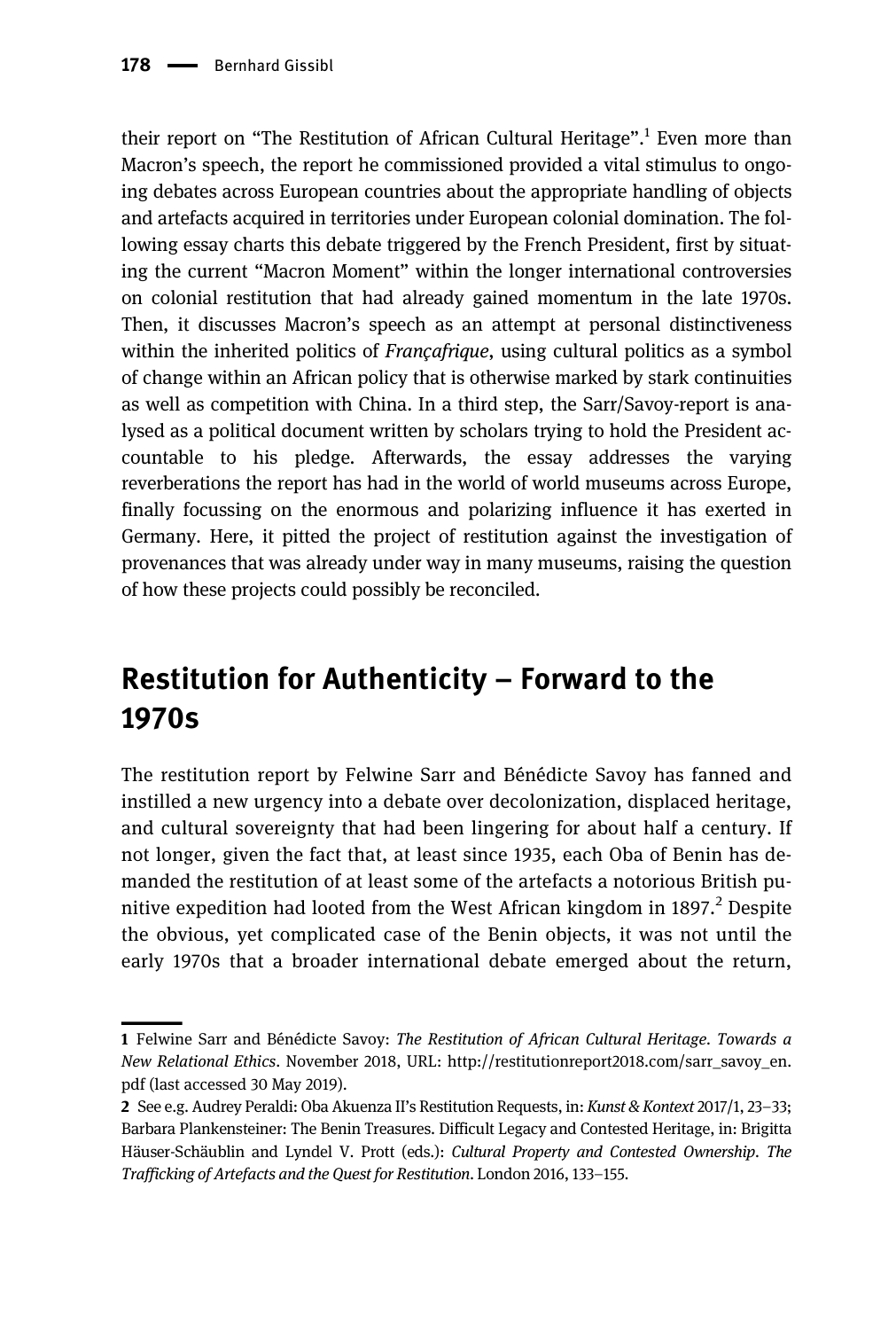repatriation or restitution of objects and artefacts displaced under colonial rule. At that time, African leaders and intellectuals realized that decolonization was incomplete if restricted to political independence, having to encompass elements of economic and cultural sovereignty, too. It was the president of the then Republic of Zaïre, Mobutu Sese Seko, who drew the world's attention to the fact that the majority of his country's artistic patrimony was located outside Africa due to "systematic pillage" conducted under European colonialism. Therefore, "the rich countries, who possess the artworks of the poor countries", should at least "return part of them".<sup>3</sup> Understanding restitution as a core element of his decolonial cultural politics of *authenticité*, Mobutu used the United Nations and its cultural organization UNESCO as stages for claims-making, especially in order to gain leverage in bilateral debates with Belgium as the former colonial power. $4$ His initiative, backed by other African states, sections of the Third World movement and the occasional museum director or curator within Western European societies, resulted, in December 1973, in UN-resolution 3187, which directly referred to the "restitution of works of art to countries victims of expropriation". The issue was advanced by the first African Director-General of UNESCO, the Senegalese Amadou-Mahtar M'Bow, who pushed the "return of cultural assets to their countries of origin" as a "legitimate claim" within the framework of his organisation.<sup>5</sup> In October 1978, UNESCO installed the *Intergovernmental Committee* 

<sup>3</sup> Mobutu Sese Seko addressing the Congress of the International Association of Art Critics in Kinshasa in September 1973, quoted in Sarah van Beurden: Restitution or Cooperation? Competing Visions of Post-Colonial Cultural Development in Africa (Global Cooperation Research Papers 12). Duisburg: Käte Hamburger Kolleg/Centre for Global Cooperation Research (KHK / GCR21) 14 (2015) (doi: 10.14282/2198-0411-GCRP-12). For the broader context, see van Beurden: Authentically African. Arts and the Transnational Politics of Congolese Culture. Athens/OH 2015.

<sup>4</sup> Sarah van Beurden: The Art of (Re)possession. Heritage and the Cultural Politics of Congo's Decolonization, in: Journal of African History 56 (2015), 143–164. On the broader context of 1970s international debates about authenticity, see Andrea Rehling and Johannes Paulmann: Historische Authentizität jenseits von "Original" und "Fälschung". Ästhetische Wahrnehmung – gespeicherte Erfahrung – gegenwärtige Performanz, in: Martin Sabrow and Achim Saupe (eds.): Historische Authentizität. Göttingen 2016, 91–125, esp. 121–123; Winfried Speitkamp: "Authentizität" und Nation. Kollektivsymbolik und Geschichtspolitik in postkolonialen afrikanischen Staaten, in: Klaudia Knabel, Dietmar Rieger and Stephanie Wodianka (eds.): Nationale Mythen – kollektive Symbole. Funktionen, Konstruktionen und Medien der Erinnerung. Göttingen 2005, 225–243.

<sup>5</sup> An Appeal by Mr. Amadou-Mahtar M'Bow, Director-General of UNESCO: A Plea for the Return of an Irreplaceable Cultural Heritage to Those Who Created It, in: The Unesco Courier 31, July 1978, 4.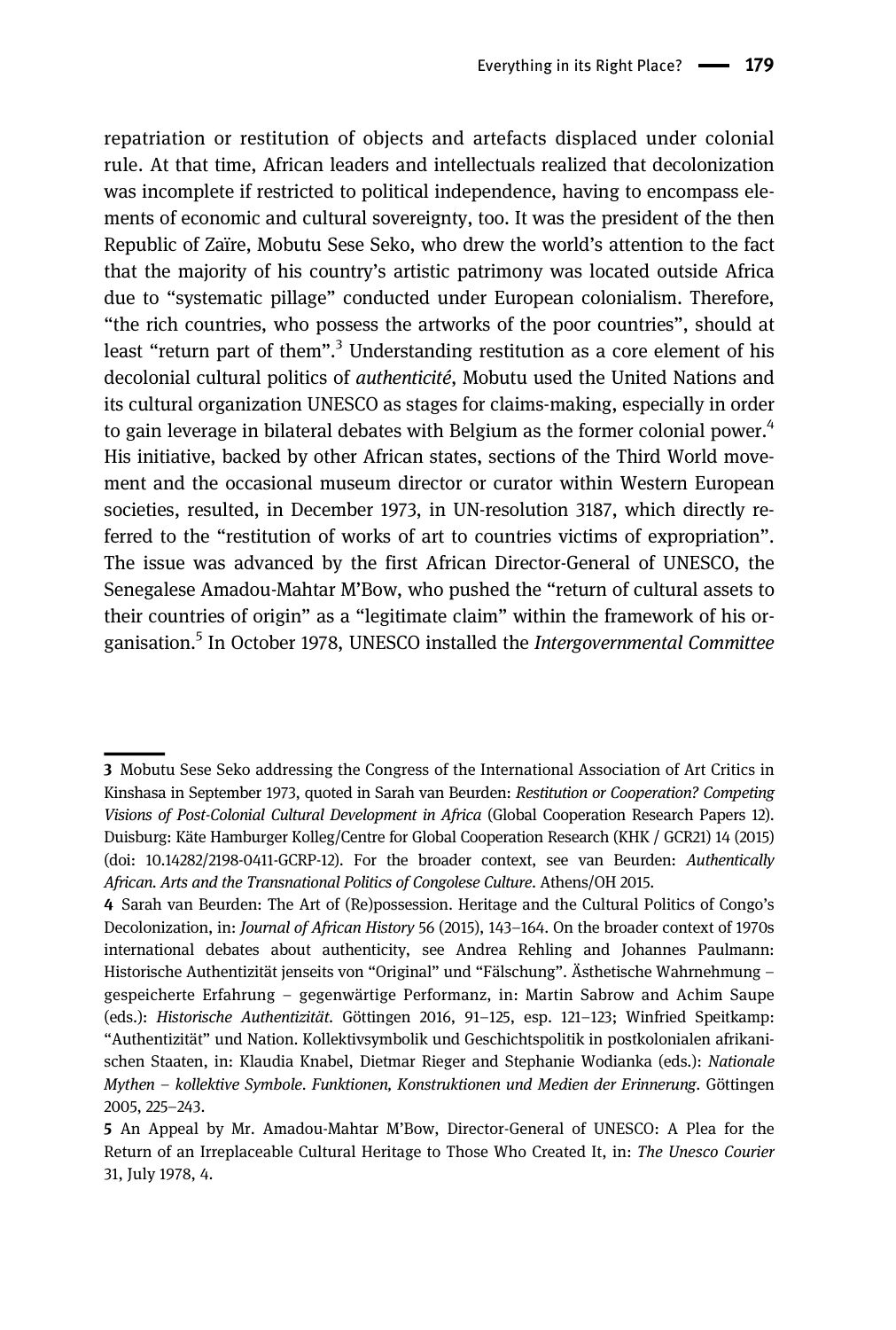for Promoting the Return of Cultural Property to its Countries of Origin or its Restitution in Case of Illicit Appropriation with the task to mediate and facilitate bilateral interstate negotiations for the return of specific objects. By 1979, sympathetic experts within the International Council of Museums (ICOM) regarded "the reassembly of dispersed heritage through restitution or return of objects which are of major importance for the cultural identity and history of countries having been deprived thereof" as an "ethical principle recognized and affirmed by the major international organizations". 6

This optimistic assessment may have been true for organizations like UNESCO and ICOM, but not necessarily for all of their members. As it turned out, principled recognition did not pertain to Western governments and museums. It still awaits in-depth and source-based historical investigation into how exactly, in the interplay of various levels from international organizations down to individual museums, the impetus for restitution was refused, deferred, watered down and deflected into political deals or culture- and museum-related development cooperation.7 Already the 1973 UN-resolution went no further than registering a "special obligation" of former colonial powers in this matter. $8$  The former colonial powers, including France and Western Germany, were successful in defending the non-retroactive character of any international convention that related to displaced cultural heritage. They managed to transform a terminology of legitimate and rights-based restitution into a language of voluntary return and cooperation; victims of expropriation became communities of origin. The repatriation of artefacts was depoliticized and integrated into broader policies of development cooperation in the field of culture. The Intergovernmental Committee faced a mission as cumbersome and complicated as its name. Its importance lies not with the respectable number of objects it managed to return after often yearslong negotiations, but with the fact that it existed at all. Like the UN system in general,<sup>9</sup> the Committee has provided a forum in which formerly colonized

<sup>6</sup> Herbert Ganslmayr et al.: Study on the Principles, Conditions and Means for the Restitution or Return of Cultural Property in View of Reconstituting Dispersed Heritages, in: Museum International 31, 1 (1979), 62–66, here 66.

<sup>7</sup> Bénédicte Savoy: Die verdrängte Debatte, in: Süddeutsche Zeitung, 3 March 2019. A revealing controversy between German museum directors has recently been reconstructed by Anna Valeska Strugalla: Ein Ding der Unmöglichkeit, in: taz, 11/12 May 2019, URL: [http://www.taz.de/](http://www.taz.de/Rueckgabe-von-geraubter-Kunst/!5591215/) [Rueckgabe-von-geraubter-Kunst/!5591215/](http://www.taz.de/Rueckgabe-von-geraubter-Kunst/!5591215/) (30 May 2019).

<sup>8</sup> For a survey, see Thomas Fitschen: 30 Jahre Rückführung von Kulturgut. Wie der Generalversammlung ihr Gegenstand abhanden kam, in: Vereinte Nationen 2004/2, 46–51.

<sup>9</sup> See the latest resolution A/RES/73/130 on the Return or restitution of cultural property to the countries of origin adopted by the UN-General Assembly on 13 December 2018, URL: [https://www.un.org/en/ga/search/view\\_doc.asp?symbol=A/RES/73/130](https://www.un.org/en/ga/search/view_doc.asp?symbol=A/RES/73/130) (30 May 2019).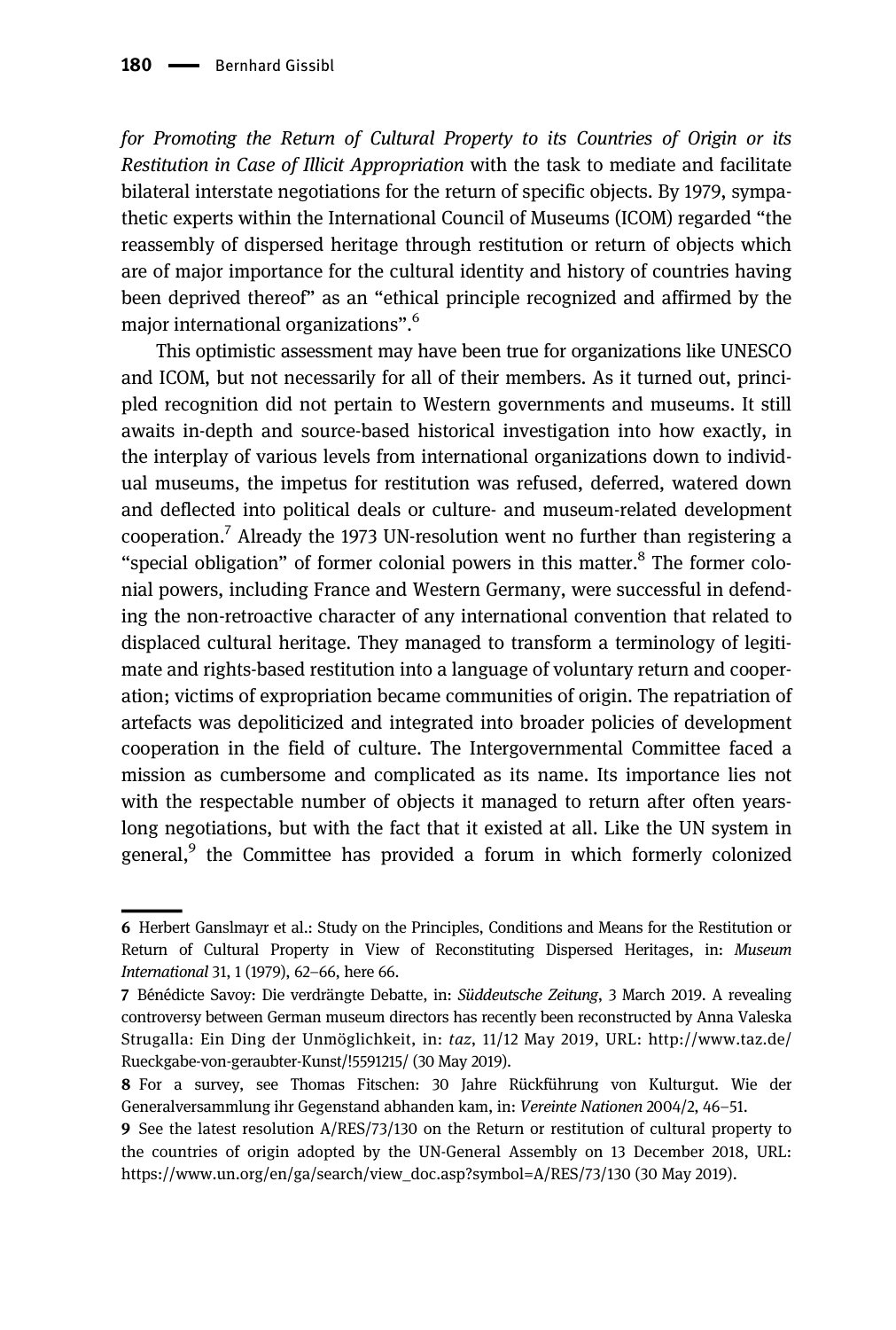countries could articulate their claims and create awareness for the problem. But generally, the international law regarding cultural heritage has remained underdeveloped, especially when compared to booming policy fields like the environment or human rights. "There is no denying", Australian legal scholar Ana Filipa Vrdoljak concluded in 2008, "that there had been a sustained resistance in certain quarters to the formulation and implementation of an international legal framework in the cultural heritage field, especially in respect to the removal and return of cultural objects."<sup>10</sup> Sarr and Savoy state the same in more scathing terms: There has been "no progressive movement [towards restitution] for the past 40 years".<sup>11</sup>

#### The Macron Moment

One must bear this long prehistory in mind in order to understand the extraordinary hope and promise associated with the Macron moment. For the first time in the long history of claims and negotiations between global North and global South, the highest representative of a former colonial power has called his country's colonial rule a crime against humanity and proactively pledged restitution. Commentators across the political spectrum were astonished by the "brilliant recklessness" of Macron's initiative and the report it produced,  $12$  which was likened to taking a wrecking ball to the quaint and tranquil world of ethnographic and anthropological museology.<sup>13</sup> Sceptical and critical observers shiver at this recklessness, fearing for the dilapidation of Europe's museum collections and their universal character, and warning against selling the objects as indulgences for the wrongs of colonialism.<sup>14</sup> Activists for restitution, on the other hand, tend

<sup>10</sup> Ana Filipa Vrdoljak: History and Evolution of International Cultural Heritage Law. Through the Question of the Removal and Return of Cultural Objects. Seoul 2008, 4–5.

<sup>11</sup> Sarr/Savoy: Restitution of African Cultural Heritage, 21.

<sup>12</sup> Peer Teuwsen: Experten in Frankreich empfehlen die sofortige Restitution zahlreicher Kulturgüter aus der Kolonialzeit (21 November 2018), in: NZZ, URL: [https://www.nzz.ch/feuille](https://www.nzz.ch/feuilleton/in-frankreich-fragt-man-bang-werden-jetzt-unsere-museen-geleert-ld.1438527) [ton/in-frankreich-fragt-man-bang-werden-jetzt-unsere-museen-geleert-ld.1438527](https://www.nzz.ch/feuilleton/in-frankreich-fragt-man-bang-werden-jetzt-unsere-museen-geleert-ld.1438527) (30 May 2019).

<sup>13</sup> Alexander Herman: Legal challenges remain for restituting African artefacts from French museums (28 November 2018), in: The Art Newspaper, URL: [https://www.theartnewspaper.](https://www.theartnewspaper.com/comment/french-report-calls-for-massive-restitution-of-african-artefacts-while-macron-promises-return-of-26-items-to-benin) [com/comment/french-report-calls-for-massive-restitution-of-african-artefacts-while-macron](https://www.theartnewspaper.com/comment/french-report-calls-for-massive-restitution-of-african-artefacts-while-macron-promises-return-of-26-items-to-benin)[promises-return-of-26-items-to-benin](https://www.theartnewspaper.com/comment/french-report-calls-for-massive-restitution-of-african-artefacts-while-macron-promises-return-of-26-items-to-benin) (30 May 2019).

<sup>14</sup> See e.g. Bahners: Französisches Ausleerungsgeschäft; Hermann Parzinger: Zeitenwende oder Ablasshandel?, in: Frankfurter Allgemeine Zeitung 29 November 2018, URL: [https://www.faz.net/](https://www.faz.net/aktuell/feuilleton/debatten/wie-sollte-man-mit-kolonialen-kulturguetern-umgehen-15914615-p2.html?printPagedArticle=true#pageIndex_1) [aktuell/feuilleton/debatten/wie-sollte-man-mit-kolonialen-kulturguetern-umgehen-15914615-p2.](https://www.faz.net/aktuell/feuilleton/debatten/wie-sollte-man-mit-kolonialen-kulturguetern-umgehen-15914615-p2.html?printPagedArticle=true#pageIndex_1) [html?printPagedArticle=true#pageIndex\\_1](https://www.faz.net/aktuell/feuilleton/debatten/wie-sollte-man-mit-kolonialen-kulturguetern-umgehen-15914615-p2.html?printPagedArticle=true#pageIndex_1) (30 May 2019); Erhard Schüttpelz: Everything must go. Looting the Museum as Compensation for Looting the World. Raubkunstforschung als angewandte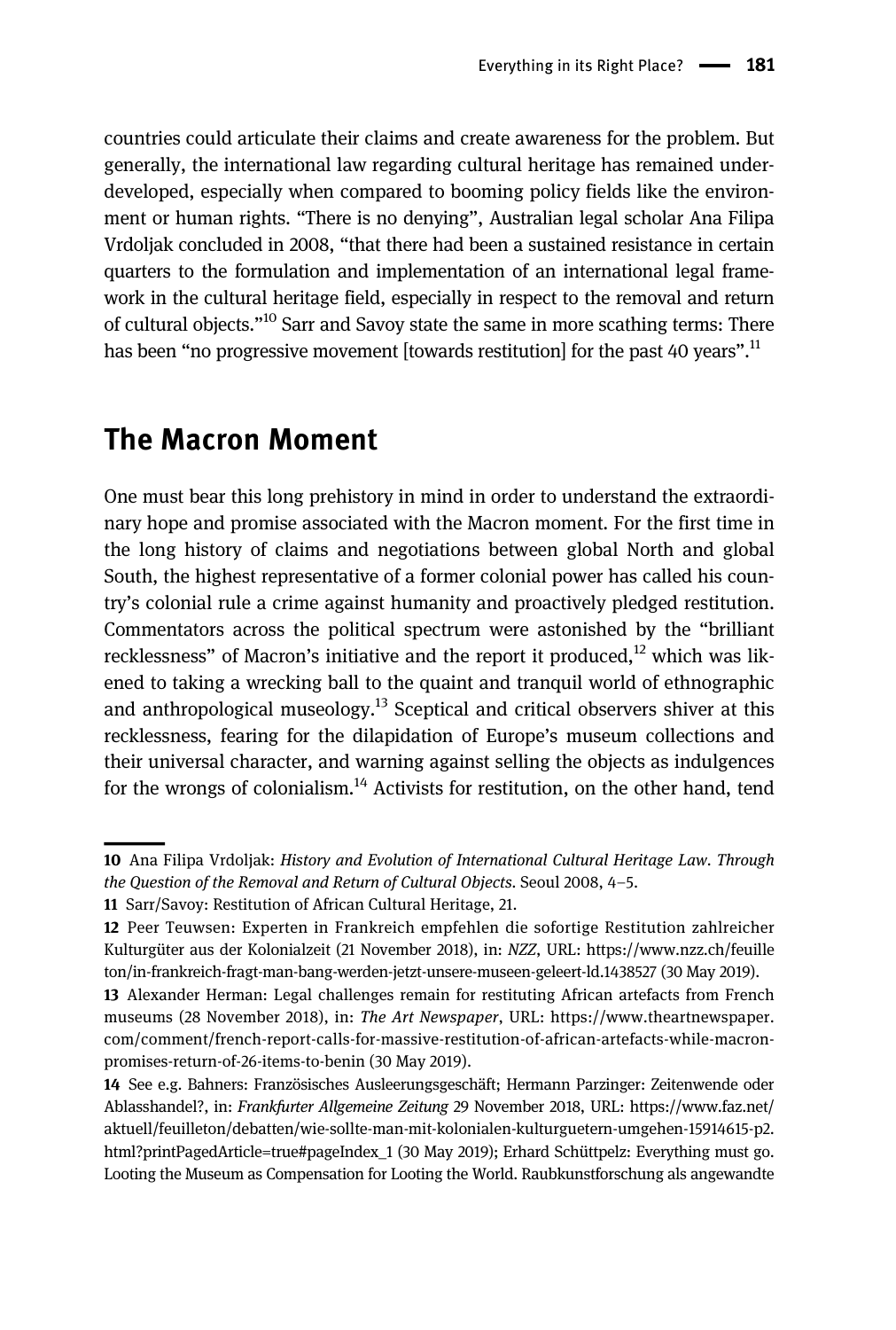to regard Macron as the long-awaited Alexander determined to untie the Gordian knot of displaced cultural heritage. Just a few days after the speech, Ghanaian columnist Kwame Opoku, who has commented on issues of cultural restitution for the online media portal Modern Ghana in more than two hundred articles since  $2008$ ,<sup>15</sup> hailed Macron's declaration as "historical", for it set a new moral yardstick for restitution. He enthusiastically announced the advent of a "post Ouagadougou period" in which the universal claim of Western museums was on the defensive.<sup>16</sup> In another article, Opoku invoked "our African gods and ancestors to bless Bénédicte Savoy, Felwine Sarr and their team" for restoring "part of the self-respect and dignity" that had been lost as a consequence of colonial conquest and rule.<sup>17</sup> In a similar vein, postcolonial activist groups and advocates of restitution in Europe discerned a sea change and a radical new beginning in Euro-African relations effected by the report.<sup>18</sup> However, the long history of deferred restitution should caution against too great expectations regarding swift or wide-ranging action. Back in 1979, the ICOM working group was equally convinced that the restitution of objects with core cultural significance for their communities of origin would "soon become an element of jus cogens of international relations".<sup>19</sup> But international law, itself a product of imperial expansion and in significant ways developed to enable and legitimize  $it<sup>20</sup>$  did not develop as expected. In order to enact restitution as wholesale as

Wissenschaft, URL: [https://boasblogs.org/humboldt/everything-must-go-looting-the-museum-as](https://boasblogs.org/humboldt/everything-must-go-looting-the-museum-as-compensation-for-looting-the-world/)[compensation-for-looting-the-world/](https://boasblogs.org/humboldt/everything-must-go-looting-the-museum-as-compensation-for-looting-the-world/) (27 July 2019).

<sup>15</sup> See<https://www.modernghana.com/author/KwameOpoku> (30 May 2019).

<sup>16</sup> Kwame Opoku: Humboldt Forum And Selective Amnesia: Research Instead Of Restitution Of African Artefacts (21 December 2017), URL: [https://www.modernghana.com/news/824314/](https://www.modernghana.com/news/824314/humboldt-forum-and-selective-amnesia-research-instead-of-re.html) [humboldt-forum-and-selective-amnesia-research-instead-of-re.html](https://www.modernghana.com/news/824314/humboldt-forum-and-selective-amnesia-research-instead-of-re.html) (30 May 2019).

<sup>17</sup> Kwame Opoku: Further Comments On Sarr-Savoy Report On Restitution (31 January 2019), in: Modern Ghana, URL: [https://www.modernghana.com/news/912541/further-comments-on](https://www.modernghana.com/news/912541/further-comments-on-sarr-savoy-report-on-restitution.html)[sarr-savoy-report-on-restitution.html](https://www.modernghana.com/news/912541/further-comments-on-sarr-savoy-report-on-restitution.html) (30 May 2019).

<sup>18</sup> See, for example, Jürgen Zimmerer's interview with Dieter Kassel: Ein Vorschlag von 'globaler Tragweite', in: Deutschlandfunk Kultur, 22 November 2018, URL: [https://www.deutschland](https://www.deutschlandfunkkultur.de/koloniale-raubkunst-ein-vorschlag-von-globaler-tragweite.1008.de.html?dram:article_id=433866) [funkkultur.de/koloniale-raubkunst-ein-vorschlag-von-globaler-tragweite.1008.de.html?dram:arti](https://www.deutschlandfunkkultur.de/koloniale-raubkunst-ein-vorschlag-von-globaler-tragweite.1008.de.html?dram:article_id=433866) [cle\\_id=433866](https://www.deutschlandfunkkultur.de/koloniale-raubkunst-ein-vorschlag-von-globaler-tragweite.1008.de.html?dram:article_id=433866) (30 May 2019). Cf. already the open letter of several postcolonial activist groups to Chancellor Angela Merkel concerning the restitution of cultural objects and human remains to Africa, 18 December 2017, URL: [http://www.no-humboldt21.de/offener-brief-zur-rueckgabe](http://www.no-humboldt21.de/offener-brief-zur-rueckgabe-von-afrikanischen-kulturobjekten-und-menschlichen-gebeinen/)[von-afrikanischen-kulturobjekten-und-menschlichen-gebeinen/](http://www.no-humboldt21.de/offener-brief-zur-rueckgabe-von-afrikanischen-kulturobjekten-und-menschlichen-gebeinen/) (30 May 2019).

<sup>19</sup> Herbert Ganslmayr et al.: Study on the principles, conditions and means for the restitution or return of cultural property in view of reconstituting dispersed heritages, in: Museum International 31, 1 (1979), 62–66, here 66.

<sup>20</sup> See e.g. Anthony Anghie: Imperialism, Sovereignty, and the Making of International Law. Cambridge 2012; further the legal scholarship conducted under the label of Third World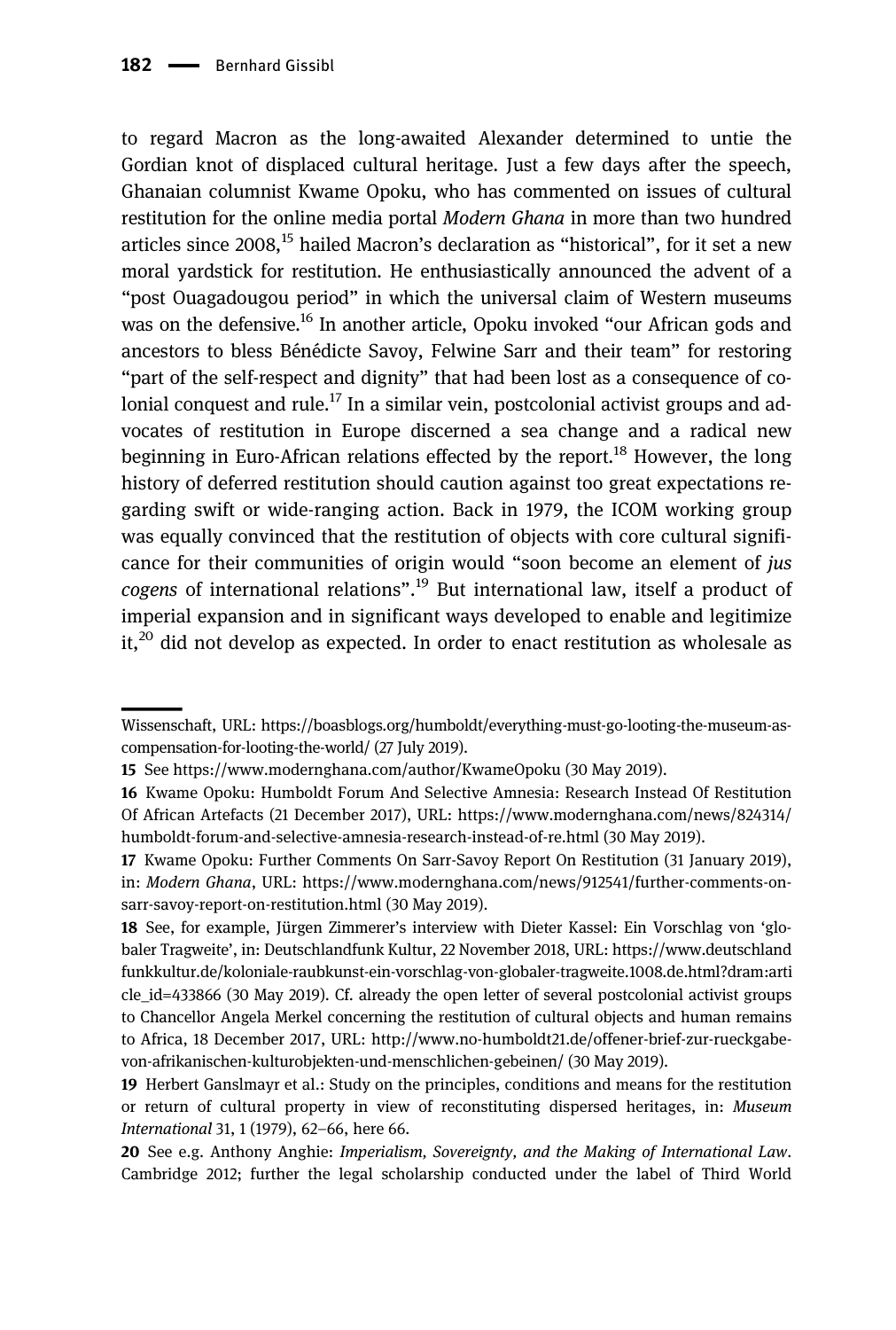recommended by their report, Sarr and Savoy propose to use bilateral agreements as a lever to facilitate an exception to the principle of the inalienability of cultural objects in public ownership. If Macron followed this proposal, he would, if not abandon, definitely undermine the legal tradition of the inalienability of public collections that dates back as far as the Edict of Moulins in 1566. $^{21}$  Given the historical reach of the French Empire into the Middle East, Asia and Oceania, this would have ramifications far beyond the restitution of African cultural heritage currently under discussion.

So far, the radical rhetoric of the report still awaits corresponding action. But the radical potential of Macron's pledge, the expectations it raised and the transnational debates it fanned, created a discursive situation in which the French president's motives behind his motion have hardly been questioned. After all, the opportunity of the Macron moment needed to be seized, not interrogated for the purity of his intentions. Yet neither the verbal pledge nor the restitution it promised have happened in a political vacuum. Macron's remarks on the restitution of Africa's cultural heritage were but a few sentences towards the end of a verbose speech that lasted about two hours. It was Macron's first speech on the African continent, and as such, it was a signal to both the millions of citizens with electoral rights and family ties to the African colonies, and to the citizens of Francophone Africa. According to political scientist Oumar Ba, first African speeches by French Presidents habitually contained an obituary of the Françafrique as we knew it, the promise of a new departure for a common future with Africans on African terms, a proud comment on shared Francophonie, and a list of present challenges in which France will aid Africans.<sup>22</sup> Among the challenges enumerated were terrorism, climate change, overpopulation, urbanization and migration. The speech also did not fail on the usual pledge regarding the percentage of the gross national income to be dedicated to development aid. (This time it was 0,55%, back in 1995 Jacques Chirac still promised 0,7%.) But these were standard issues. The pledge to restitution was Macron's personal endowment, a markedly different policy than all his predecessors in office pursued. Indeed, if there was one word that stood out throughout his speech, it was "generation". Macron used the term twenty

Approaches to International Law (TWAIL): Makau W. Matua: What is Twail?, in: American Society of International Law, Proceedings of the 94th Annual Meeting 2000, 31–39.

<sup>21</sup> Marc Weber: Unveräußerliches Kulturgut im nationalen und internationalen Rechtsverkehr. Berlin 2002.

<sup>22</sup> Oumar Ba: Should Africans care for Emmanuel Macron's "African speech" in Ouagadougou? (29 Nov 2017), URL: [https://africasacountry.com/2017/11/should-africans-care-for-emmanuel-mac](https://africasacountry.com/2017/11/should-africans-care-for-emmanuel-macrons-africa-speech-in-ouagadougou) [rons-africa-speech-in-ouagadougou](https://africasacountry.com/2017/11/should-africans-care-for-emmanuel-macrons-africa-speech-in-ouagadougou) (30 May 2019).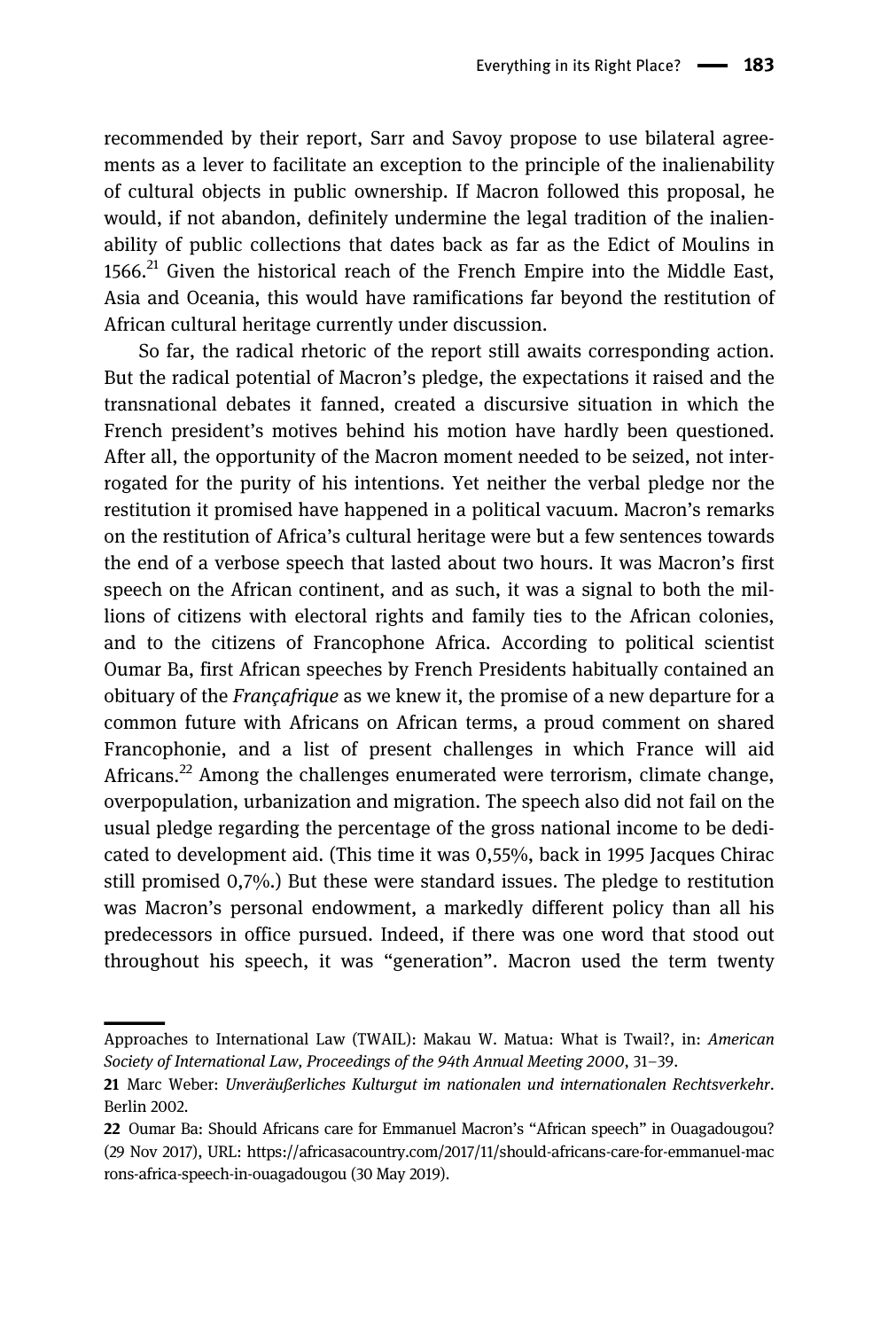times, most heavily during the opening paragraphs of the speech in which he claimed he and his audience both belonged to a post-colonial, future-oriented generation that refuses to perpetuate the perceptions of the past. Invoking the shared belonging to the same generation is supposed to create commonality across the colonial divide. For Macron as representative of the French side, belonging to this generation involved accepting the "crimes of European colonization" as part of his country's history. Macron explicitly placed himself in a long line of French intellectual criticism of Empire since the 1920s by directly referencing writer André Gide and investigative journalist Albert Londres.<sup>23</sup> Among all the policy fields addressed during the speech, the return of cultural artefacts displaced during the decades of French colonial rule constituted the most concrete, tangible and radical form of putting the announced departure of an entangled French-African postcolonial generation into practice.

Of course, even this departure would only be a departure of sorts, addressing some legacies of colonialism while leaving others intact. It only speaks to the irresolvable complexities of decolonization that the majority of these objects would have to be returned to the very political entities that European colonialism itself created. Macron's speech as well as the report are predicated upon a bilateral logic of restitution, which is informed by both state-centrism and political realism. Political elites accustomed to the practices of gatekeeping states would certainly not fail to tap the political potential of such cultural transactions, even, or perhaps especially, in cases in which minorities or marginalized groups within their states are concerned.<sup>24</sup> Interestingly, it also went without comment that the very speech that promised to redress one colonial legacy indulged in the extension of another, for Macron wished for a "strong, influential Francophonie" to make French "the number one language in Africa and maybe even the world". In both cases, the (re-)appropriation of French cultural universals by Africans – "our" heritage and "our" language – is based upon the expectation that this means the tightening and perpetuation of Afro-French entanglements, and the securing, if not extension, of France's cultural and political influence in Africa. To be sure, the pledge of grand-scale restitution would not have happened without Macron and his individual style of doing politics. However, its timing is significant beyond the whim and will of a President intent

<sup>23</sup> Cf. Lilyan Kesteloot: Albert Londres et André Gide. Deux témoignages sur l'Afrique des années vingt, in: Revue des litératures du Sud 153 (2004), 88–95; Irene Albers, Andrea Pagni, and Ulrich Winter (eds.): Blicke auf Afrika nach 1900. Französische Moderne im Zeitalter des Kolonialismus. Tübingen 2002.

<sup>24</sup> On the gatekeeping postcolonial African state, see Frederick Cooper: Africa since 1940. The past of the present. Cambridge 2002.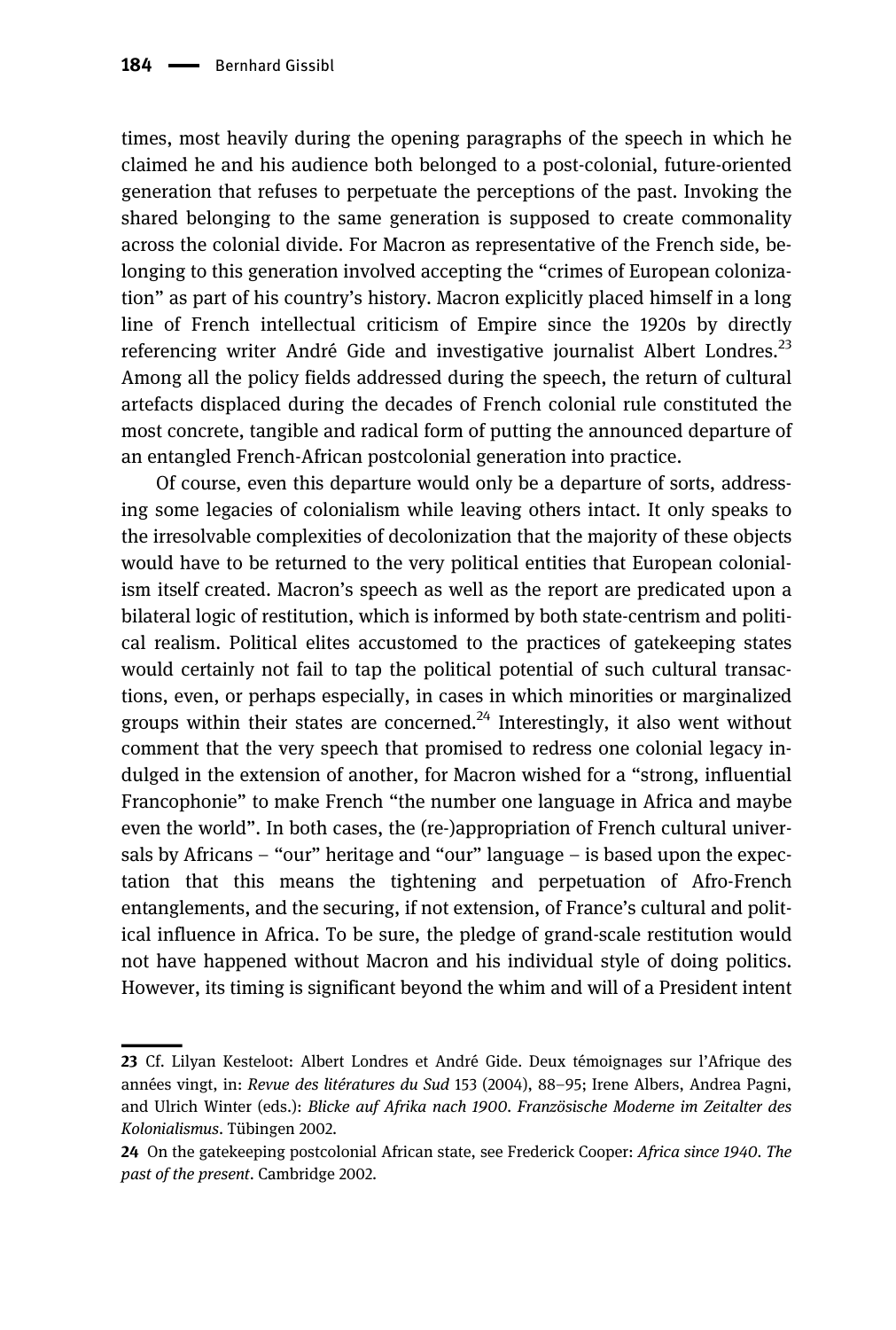on putting his personal stamp on French policies. It comes at a political moment when France and other Western countries are on the defensive on the African continent – a development that has been described as a transformation from "Françafrique" towards "Chinafrique".<sup>25</sup> Macron never addresses Chinese investment in Africa directly, but it is present throughout his speech, most obviously in a passage in which he advertises a new African-youth-oriented investment policy that is sensitive to the failures of the past. Translated from diplomatese, he begs his audience to trust the former colonizers, for they have erred in the past but learnt from it. The colonizers of today, however, the "new investors, with companies which provide billions but not one job for Africans, which provide billions while repeating the same mistakes as in the past and which may appear to be easy solutions for today" were bound to "replicate the turmoil, mistakes and sometimes crimes of the past". Such a warning does not sound too convincing, however, if one considers recent developments in the field of art and museum politics in West Africa. In December 2018, the Museum of Black Civilizations was opened in Dakar, the capital of Senegal – a state-of-the-art museum on African soil, subscribing to a decolonial agenda and providing ample space for African artefacts, erected with substantial funding from China. Such an intrusion of Chinese cultural diplomacy into French-speaking West Africa obviously constitutes a challenge to France, and it may well have promoted the rediscovery of artworks and cultural artefacts as the useful diplomatic tools they have been in the past, during colonial rule and after.<sup>26</sup> At a time of intense competition and renewed scramble over investments and influence in Africa, Macron wants "Africa to be a priority of French economic diplomacy". In such a situation it is surely no disadvantage to have thousands of objects available for potential restitution as supple tools for a cultural diplomacy that prepares, supports, eases, and complements more material French and European interests in Africa. Such awareness to the context of the pledge should caution against taking restitution as, above all, a disinterested moral politics of decolonization. It still forms part of the cultural and political economy of Françafrique and its transformation into a relationship on more coeval terms.

<sup>25</sup> Brian Tourré: De la "Françafrique" à la "Chinafrique". Quelle place pour le développement africain? Paris 2012.

<sup>26</sup> See e.g. Sarah van Beurden: The Art of (Re)possession. Heritage and the Cultural Politics of Congo's Decolonization, in: Journal of African History 56 (2015), 143–164. See also the theme issue of the European History Yearbook 2016 on the material culture of modern diplomacy, especially Harriet Rudolph: Entangled Objects and Hybrid Practices? Material Culture as a New Approach to the History of Diplomacy, in: European History Yearbook 17 (2016), 1–28.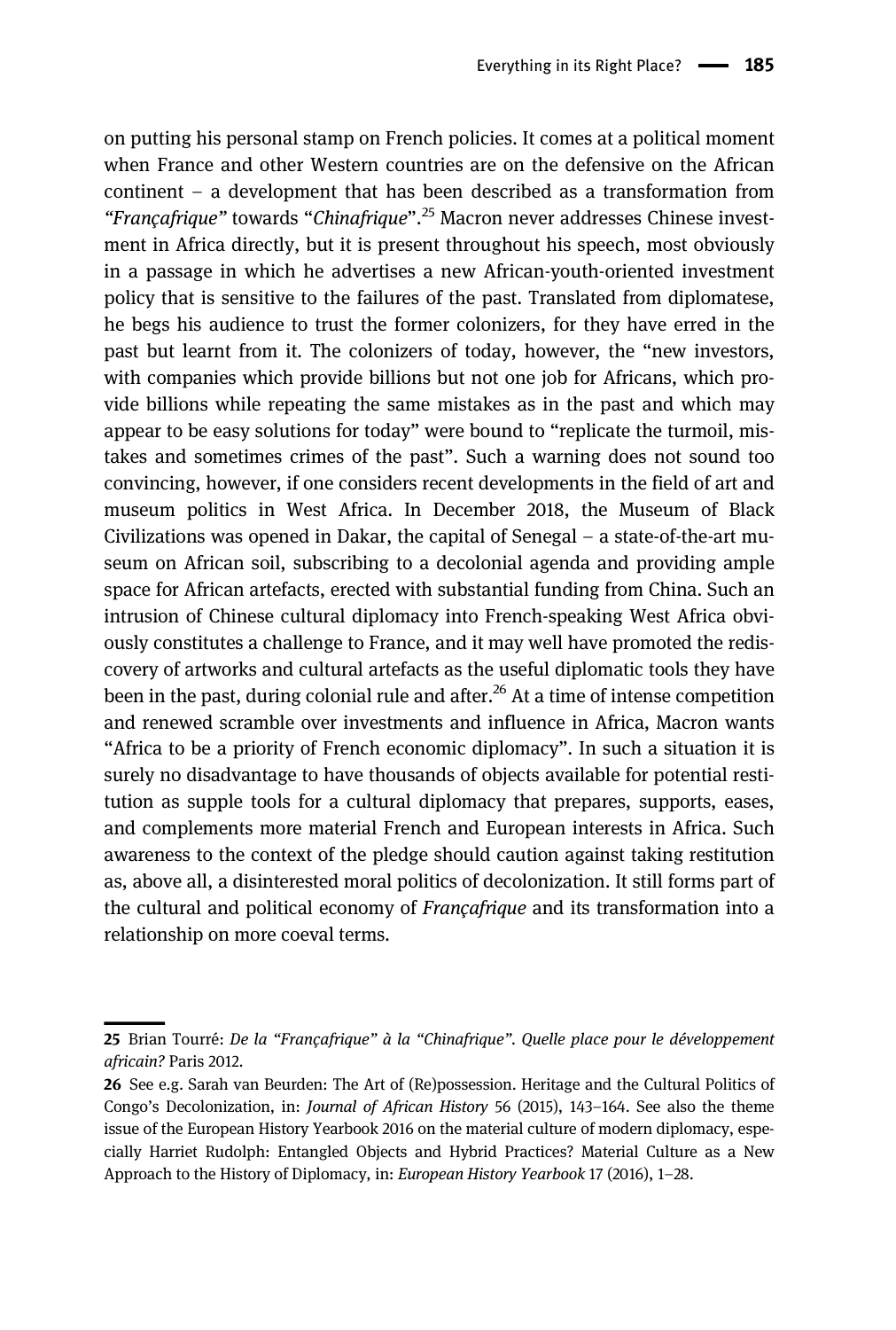# Pressure on Presidential Demand: The Sarr/ Savoy-Report

Concerning the scope and practice of restitution, the Ouagadougou speech had left several backdoors open, which the Sarr/Savoy-report intended to slam shut. Macron restrained his promise "to do everything possible to bring them back". Further, he considered temporary return and "circulation"<sup>27</sup> a viable option and emphasized that the objects' safety and care after return would be matters of serious consideration. Felwine Sarr and Bénédicte Savoy seized the opportunity of their mandate to render these three options as non-viable as possible. They used the report to increase moral pressure and commit Macron to his pledge, rein in the potential for diplomatic bargaining and "think of restitutions as being something more than a mere strategic maneuver".<sup>28</sup> Sensitive to the late 1970s terminological quarrels over the legal, historical, and political implications of "restitution" versus "return", Sarr and Savoy leave no doubt that restitution implies "the recognition of the illegitimacy of the property". Consequently, speaking of restitution means speaking of "justice, or a re-balancing, recognition, of restoration and reparation". The "circulation" of objects, envisioned by Macron in his letter of mission and benevolently offered by major European museums under the guise of "shared heritage",<sup>29</sup> is rejected as a strategic manoeuver that avoids the necessary transfer of legitimate ownership and merely perpetuates European control over the objects and the status of the "dispossessed cultures" as supplicants of Europe.

Sarr and Savoy remove the ambiguity contained in the oxymoron of "temporary restitutions" by accepting this practice only as a preliminary solution until the legal and institutional prerequisites for definitive restitution of cultural heritage back to Africa are put in place. Their report further disputes the entrenched objection that African states lacked the knowledge and institutional

<sup>27</sup> See the preamble of his letter of mission to Sarr and Savoy, which reiterates the aim of "restitutions temporaires ou définitives du patrimoine africain" already mentioned in the speech and favours "une action déterminée en faveur de la circulation des oeuvres", facsimilated in Sarr/Savoy: Restitution of African Cultural Heritage, 107–108.

<sup>28</sup> Sarr/Savoy: Restitution of African Cultural Heritage, 22.

<sup>29</sup> See e.g. Hermann Parzinger: Geteiltes Erbe ist doppeltes Erbe, in: Frankfurter Allgemeine Zeitung, 16 October 2016, URL: [https://www.faz.net/aktuell/feuilleton/shared-heritage-geteiltes](https://www.faz.net/aktuell/feuilleton/shared-heritage-geteiltes-erbe-ist-doppeltes-erbe-14481517.html?printPagedArticle=true#pageIndex_0)[erbe-ist-doppeltes-erbe-14481517.html?printPagedArticle=true#pageIndex\\_0](https://www.faz.net/aktuell/feuilleton/shared-heritage-geteiltes-erbe-ist-doppeltes-erbe-14481517.html?printPagedArticle=true#pageIndex_0) (30 May 2019); Sarah van Beurden: The pitfalls of "shared heritage", URL: [https://blog.uni-koeln.de/gssc-humboldt/](https://blog.uni-koeln.de/gssc-humboldt/the-pitfalls-of-shared-heritage/) [the-pitfalls-of-shared-heritage/](https://blog.uni-koeln.de/gssc-humboldt/the-pitfalls-of-shared-heritage/) (30 May 2019); Thomas Thiemeyer: Kulturerbe als "Shared Heritage" (I). Kolonialzeitliche Sammlungen und die Zukunft einer europäischen Idee, in: Merkur 829 (2018), 30–44.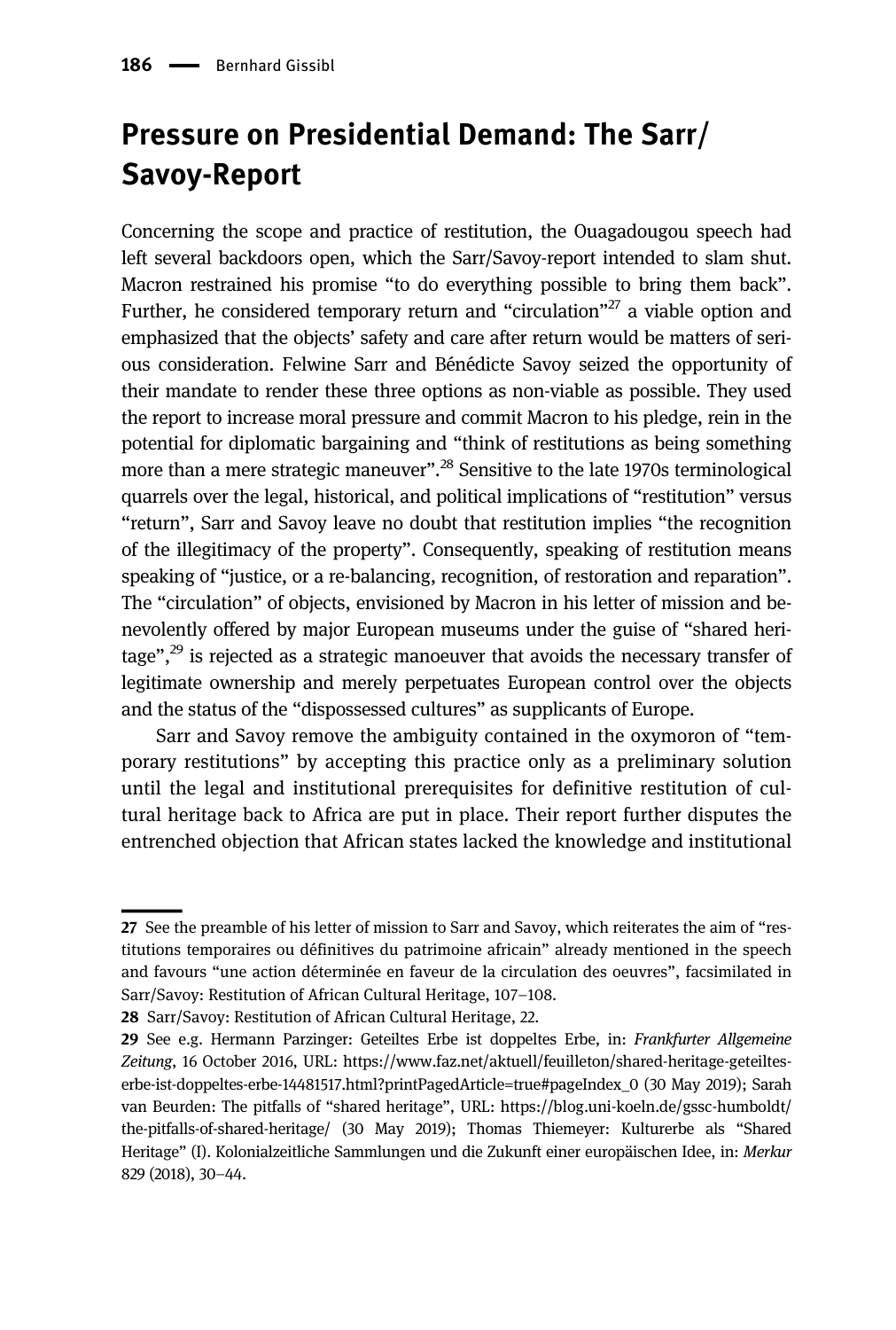infrastructure to provide appropriate custody for the returned objects as a neocolonial myth of alleged African incapacity. Amongst others, they refer to the "ultra-modern" Museum of Black Civilizations in Dakar to contest this myth. Above all, Sarr and Savoy propose concrete criteria and a timeline for action that is oriented along the five-year frame set by the Macron moment but seek to establish structures that prevent the "historical window" opened by Macron from ever being shut again.<sup>30</sup> The foremost criterion for determining which objects qualify for restitution is not provenance or the concrete historical context but the time of acquisition. A first group comprises all those objects that are to be restituted in a swift and wholesale manner without any further research into their provenance, because they were "taken by force or presumed to be acquired through inequitable conditions" within the decades defined as colonial period between 1885 and 1960. This pertains to everything acquired in the context of French military aggression or scientific expeditions, through collection by military personnel or colonial administrators but also to objects that were once loaned by African institutions and never returned. A second category foresees previous research into the provenance of objects that probably stem from colonial contexts but were acquired post-1960 or presented to the museum as a gift e.g. by later generations of families involved with the Empire. A final category consists of objects that should remain within French collections, provided their transaction rested upon documentable and agreed consent or followed the rules concerning illicit trafficking of cultural objects established by UNESCO since 1970.

Apart from defining the colonial period between 1885 and 1960 as a general context of injustice, the Sarr/Savoy-report applies to the colonial context the principle of reversing the burden of proof that was laid down in the 1995 UNIDROIT convention on stolen or illegally exported cultural objects. No longer shall the claimaint have to prove that a certain object was illegally taken; instead, the possessing institution must produce, as Sarr and Savoy put it, "explicit evidence or information witnessing to the full consent on the part of the owners or initial guardians of the objects under question.<sup>31</sup> This is a very important step to put the historically asymmetrical relationship between claimants and museums on a more equal footing. And given the fact that thousands of colonial objects in European museums lack sufficient documentation as to their provenance and acquisition, the reversal of proof challenges the established

<sup>30</sup> On the following, see Sarr/Savoy: Restitution of African Cultural Heritage, 61–69.

<sup>31</sup> Sarr/Savoy: Restitution of African cultural Heritage, 58. For a similar demand within the German debate, see Jürgen Zimmerer: Kulturgut aus der Kolonialzeit – ein schwieriges Erbe?, in: Museumskunde 80/2 (2015), 22–25.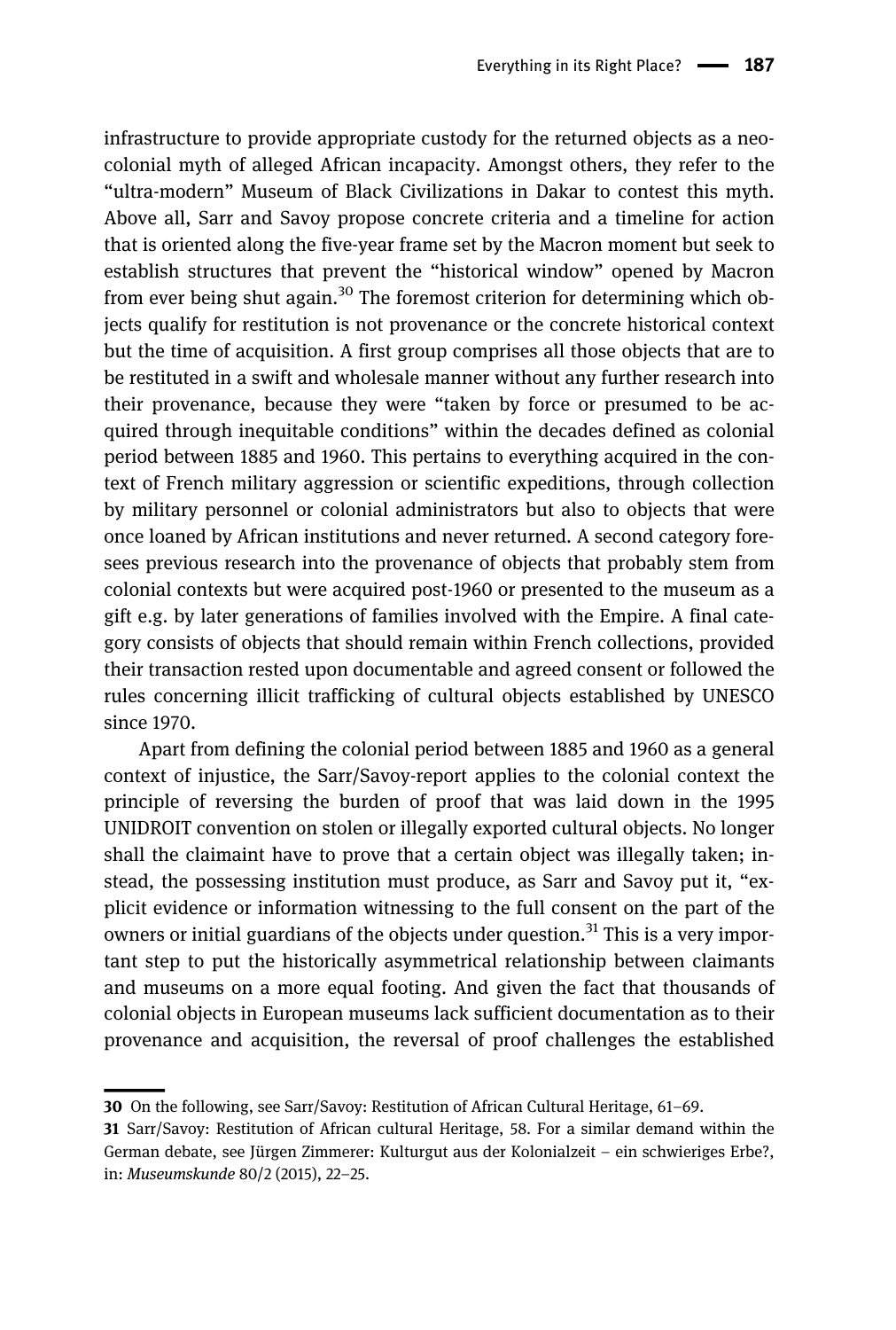practice that objects, if in doubt of their origin, should remain in their current location. To be sure, Sarr and Savoy did not propose an automatism of proactive restitution once French law has been changed accordingly. Such proactive restitution is only suggested for an attached list of carefully selected objects – including 26 bronzes looted from the Palaces of Abomey in 1892, which Macron promised to return immediately to the state of Benin from the holdings of the Musée Quai Branly. In all other cases, restitution or research into their provenance should only be undertaken after a demand for restitution was actively put forward from an African party.<sup>32</sup>

In a recent critical and mildly polemical, yet close and insightful, reading of the Sarr-Savoy-report, German journalist Patrick Bahners put special emphasis on the bureaucratic and political character of the document.<sup>33</sup> Although authored by an art historian and an economist affiliated with various academic institutions, the report is not a scholarly but rather a political enquiry. Facsimilated letters of mission accompanied the published report, testifying to everyone that it was mandated by the President of France. The report draws repeatedly and directly upon the Ouagadougou speech and tries to provide an authoritative and definitive exegesis of they key terms deployed in Macron's pledge. Sarr and Savoy do not question the limitations of the mandate: Since Macron only touched upon the dispersal of Africa's cultural heritage, the report is not concerned with the similar or different fate of objects acquired in other territories under French imperial domination. Disregarding the Middle Eastern, Asian and Oceanian parts of the French Empire,  $34$  albeit for pragmatic reasons, runs the risk, however, of entrenching once more the image of Africa as the plundered continent. Sarr and Savoy also tailor the restitution of Africa's cultural heritage as a specifically French problem. Although they repeatedly draw upon examples from Belgian, British and German overseas imperialism to underline the magnitude and European dimension of the problem, they emphasize the specific history and "particular responsibilities of France" in the world region of Africa that are, in their eyes, "much different than those left by Great Britain, Belgium, Germany, or Italy". <sup>35</sup> This intentional nationalization is supposed to block the political escape

<sup>32</sup> Sarr/Savoy: Restitution of African Cultural Heritage, 61.

<sup>33</sup> Patrick Bahners: Französisches Ausleerungsgeschäft. Der "Bericht über die Restitution afrikanischen Kulturerbes", in: Merkur 838 (2019), 5–17, here 6 and 9.

<sup>34</sup> See e.g. Christine Howald: The Power of Provenance. Marketing and Pricing of Chinese Looted Art on the European Market (1860–1862), in: Bénédicte Savoy, Charlotte Guichard, and Christine Howald (eds.): Acquiring Cultures. Histories of World Art on Western Markets, Berlin 2018, 241–259.

<sup>35</sup> Sarr/Savoy: Restitution of African Cultural Heritage, 3.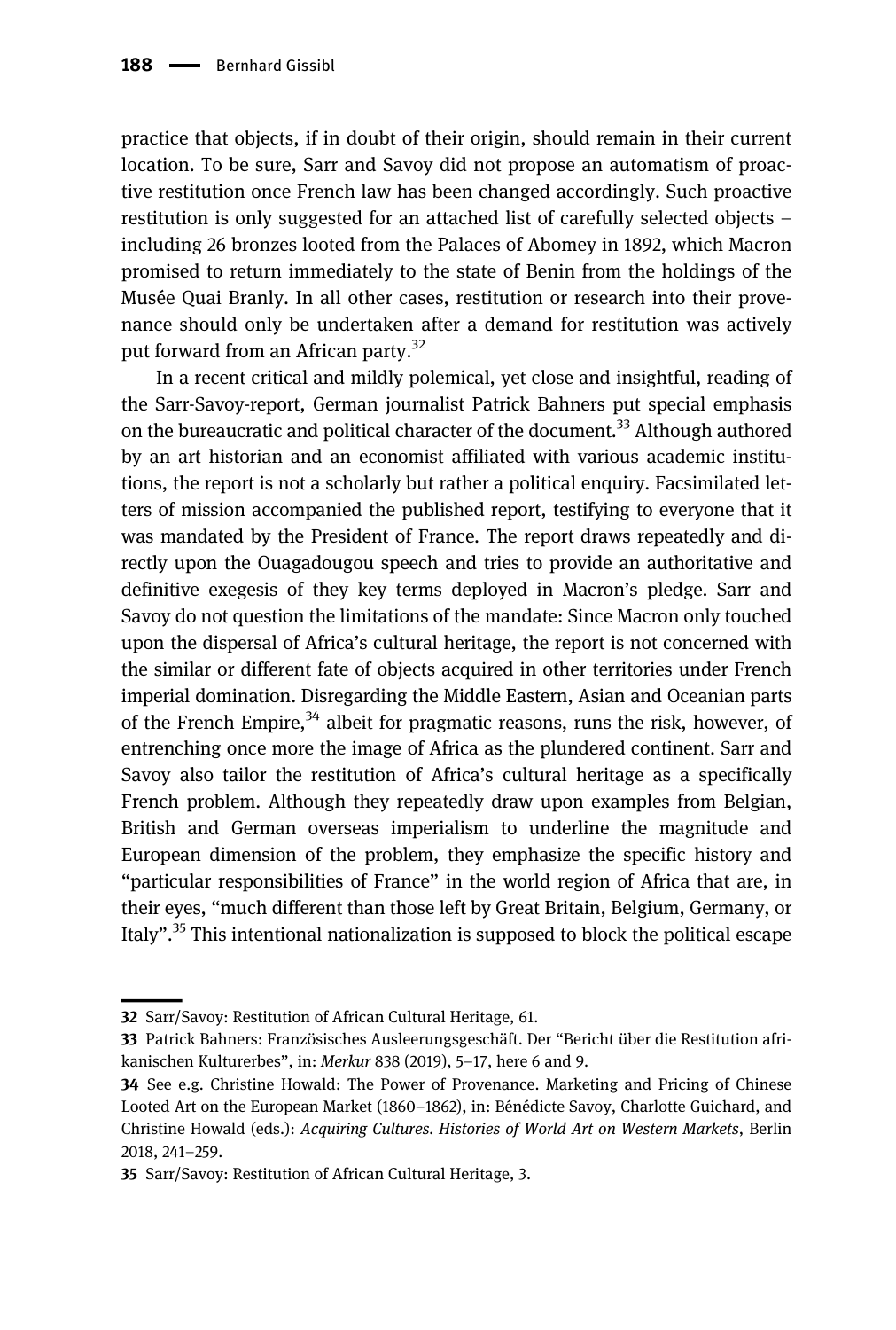route into a strategic Europeanization or internationalization of the problem. Yet, it frames imperialism as essentially a nationalist project and tends to underestimate the transimperial and entangled character of the historical phenomenon under discussion, as embodied e.g. in the existence of international markets for African ethnographica and artefacts.

The authors regard Macron's personal commitment as a unique chance to achieve a breakthrough in the decades-long stalemate concerning the restitution of Africa's displaced cultural heritage. This can be gleaned from the report's immediate and unpolished publication as a pdf-file, suggesting that Sarr and Savoy regarded their analysis and recommendations as too urgent to tolerate any further delay through regular publication. But the impact of the Macron moment is perhaps best discernible in Bénédicte Savoy's public contributions to the debate. In her inaugural lecture presented to the Collège de France in March 2017, Savoy sketched the outlines of the daunting intellectual project to reconnect the artefacts and artwork in Europe's museums to the places, people and cultures of their origin. The adequate mode in which this "provenance of culture" needed to be approached was, in her recommendation, "introspection". Such introspection included, amongst others, a critical reflection of the language of heritage, the analysis of the historical provenance of objects and the reconnection to present-day descendants of historical source communities. Savoy also addressed openly what introspection did not mean: "self-flagellation, or the hurried and muddled restitution of objects of whom some outside Europe, too, think they are better preserved in Europe, at least for the moment."<sup>36</sup> In early 2017, research into the provenance of ethnographic collections was just about to become established as a progressive venture in the museum world.<sup>37</sup> The possible future of heritage seemed best approached through reconstructing the history of how objects came to "us". Then came Macron, whom Savoy welcomed as the herald of a "restitution revolution".<sup>38</sup> The Macron moment was an

<sup>36</sup> Bénédicte Savoy: Die Provenienz der Kultur. Von der Trauer des Verlusts zum universalen Menschheitserbe. Berlin 2017, 54.

<sup>37</sup> See Bernhard Gissibl: Raubkunst, die nächste Debatte, in: Frankfurter Allgemeine Zeitung, 24 April 2017, URL: [https://www.faz.net/aktuell/feuilleton/voelkerkundemuseen-beginnen-mit-pro](https://www.faz.net/aktuell/feuilleton/voelkerkundemuseen-beginnen-mit-provenienzforschung-14984217.html) [venienzforschung-14984217.html](https://www.faz.net/aktuell/feuilleton/voelkerkundemuseen-beginnen-mit-provenienzforschung-14984217.html) (30 May 2019); Larissa Förster: Plea for a more systematic, comparative, international and long-term approach to restitution, provenance research and the historiography of collections, in: Museumskunde 81/1 (2016), 49–54; Larissa Förster et al. (eds.): Provenienzforschung zu ethnografischen Sammlungen der Kolonialzeit. Positionen in der aktuellen Debatte. Berlin 2017.

<sup>38</sup> Bénédicte Savoy: The restitution revolution begins. President Macron is ushering in a new era for the return of displaced heritage (16 February 2018), URL: [https://www.theartnewspa](https://www.theartnewspaper.com/comment/the-restitution-revolution-begins) [per.com/comment/the-restitution-revolution-begins](https://www.theartnewspaper.com/comment/the-restitution-revolution-begins) (30 May 2019).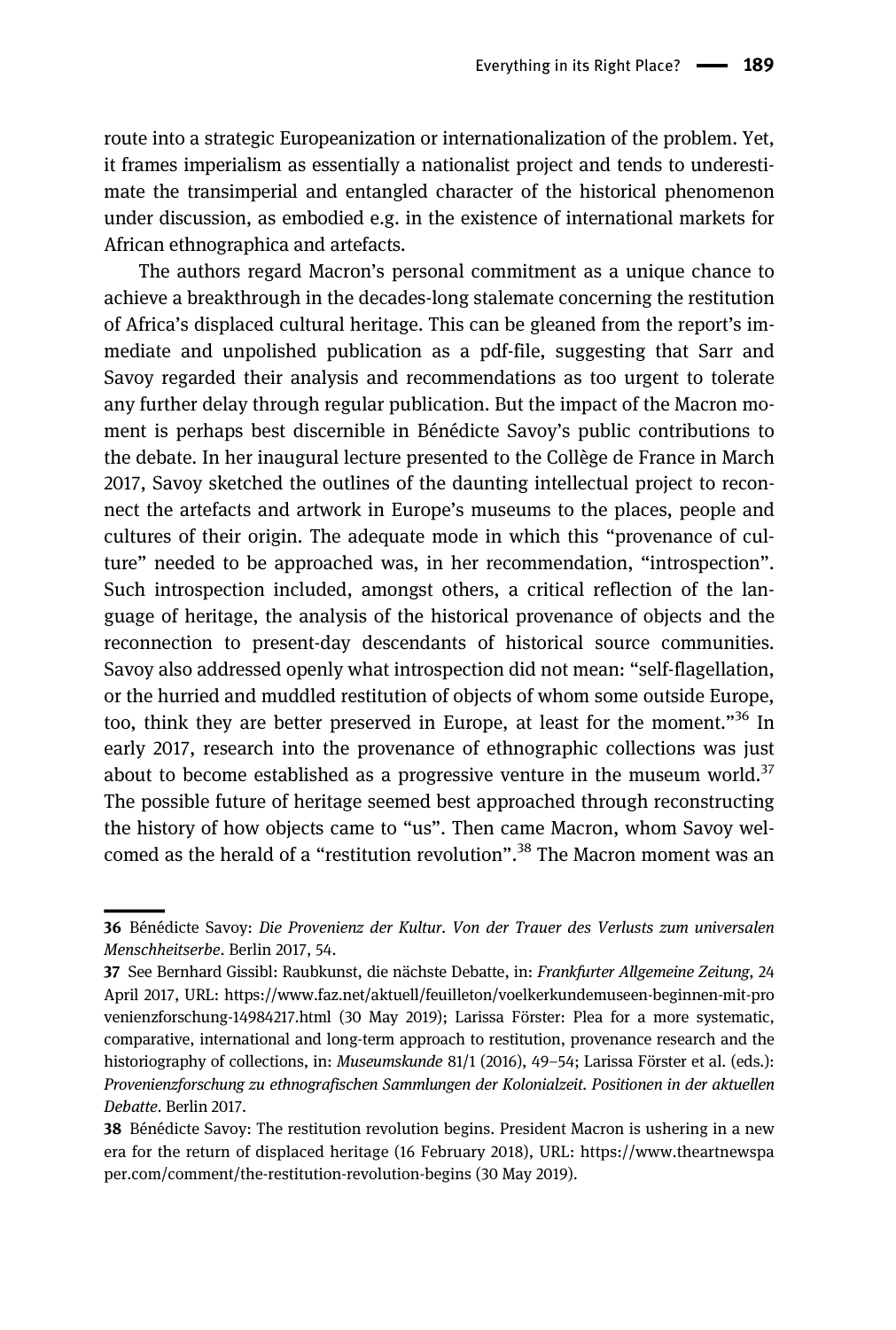opportunity to be seized. It should not lose any of its momentum to the complexities of historical circumstance.

### Historical Injustice, Historical Complexities

Indeed, the official and political character of the report shaped its genesis, content, aim and argument in decisive ways. Since time for travel and research was limited and the report's mandated aim was to facilitate restitution, the authors and their team only visited such African countries with experiences of or an ongoing debate about restitution, or with a receptive museographic or cultural landscape – in other words, states where the promise of restitution could reckon with resonance.<sup>39</sup> Since the mandated aim was to facilitate restitution, the report subordinated complex past historical engagements to the achievement of the laudable goal to right historical injustices. The intellectual endeavour of analysing and explaining human diversity that also found expression in ethnographic collecting and the disciplines of anthropology and ethnology does not feature in the report. These disciplines, their practices and their intentions are shorn of their ambiguities<sup>40</sup>: They were "born from an era of violence", capitalized on the opportunities provided by European colonialism and realised their scientific value in the services they rendered to colonial rule.

Since the report's main recommendation is swift and thorough restitution "without any supplementary research" regarding the provenance of objects obtained from Africa between 1885 and 1960, Sarr and Savoy have no need to question or distinguish their provenance. Neither the various ways in which they became art or ethnographic objects nor their changing and often disputed

<sup>39</sup> The states visited were Benin, Senegal, Mali and Cameroon, see Sarr/Savoy: Restitution of African Cultural Heritage, 4, fn. 6.

<sup>40</sup> For critical and nuanced readings see e.g. Hugh Glenn Penny: Objects of Culture. Ethnology and Ethnographic Museums in Imperial Germany. Chapel Hill 2002; Andrew Zimmerman: Anthropology and Antihumanism in Imperial Germany. Chicago 2001; Andrew Zimmerman: Bewegliche Objekte und globales Wissen. Die Kolonialsammlungen des Königlichen Museums für Völkerkunde in Berlin, in: Rebekka Habermas and Alexandra Przyrembel (eds.): Von Käfern, Märkten und Menschen. Kolonialismus und Wissen in der Moderne. Göttingen 2013, 247–258; Hugh Glenn Penny and Matti Bunzl (eds): Worldly Provincialism. German anthropology in the age of empire. Ann Arbor 2003; Anja Laukötter: Von der "Kultur" zur "Rasse" – vom Objekt zum Körper? Völkerkundemuseen und ihre Wissenschaften zu Beginn des 20. Jahrhunderts. Bielefeld 2007; Han F. Vermeulen: Before Boas. The Genesis of Ethnography and Ethnology in the German Enlightenment. Lincoln 2015; Benoît de L'Estoile: From the Colonial Exhibition to the Museum of Man. An alternative genealogy of French anthropology, in: Social Anthropology 11 (2003), 341–361.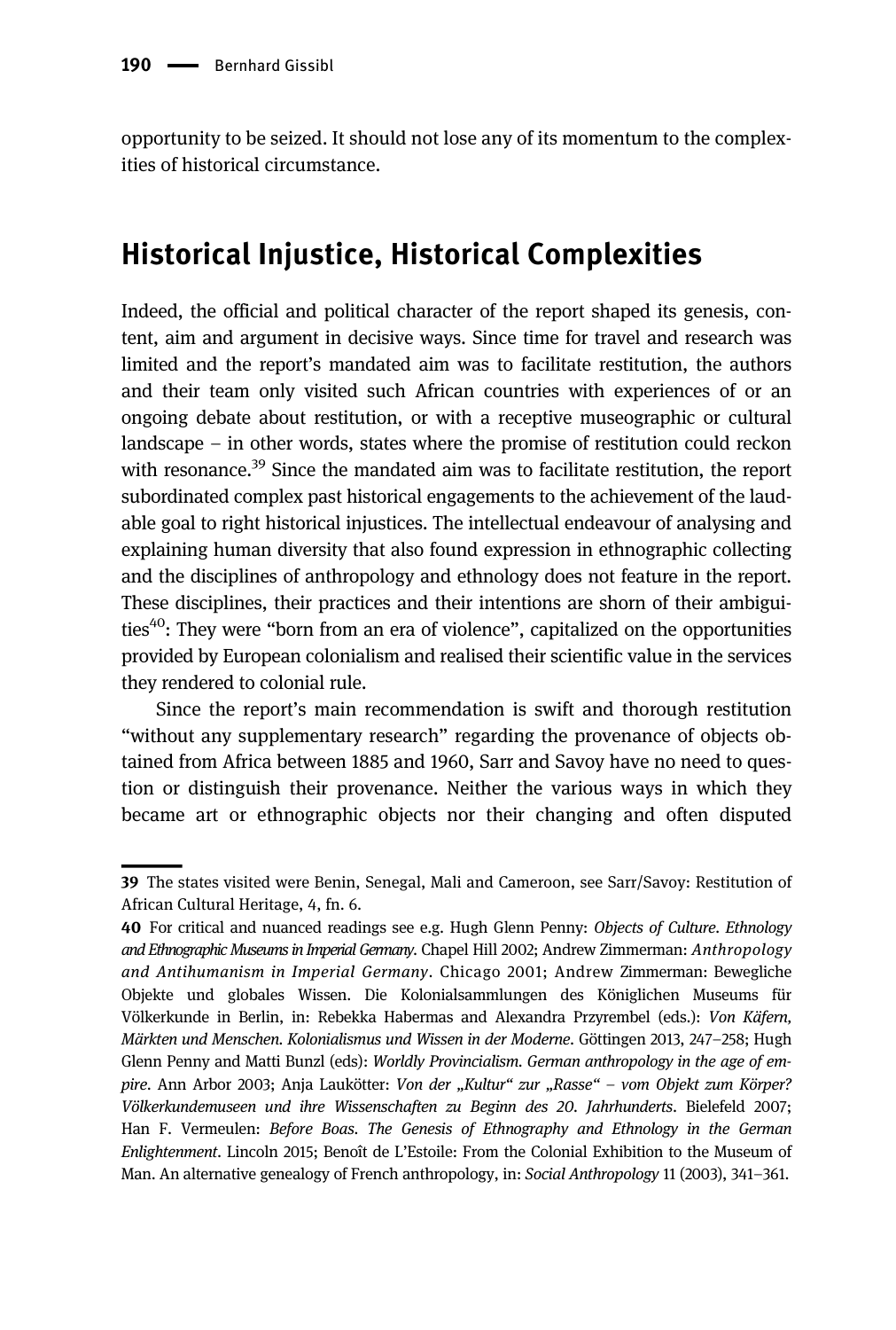ontological status before and after transfer and integration into European collections matters. The varying intentions of collectors are also considered irrelevant. All this may indeed be negligible, for looting, even with the honest intention of salvage collecting in the interest of mankind, still remains looting. The report is also not interested in the strategies, experiences, or agencies of those who were deprived of their material culture. Restitution without accompanying research into provenances runs the risk of effacing historical African agency in the confrontation with colonial asymmetries, violence and racism. It glosses over the results of years of historical research into the weaknesses of the colonial state, the regionally varying reach of its claim to power, its makeshift alliances, and the widespread use of material culture not to acknowledge the asymmetries of colonial rule but to assert claims and establish coevalness. While in 2017 Savoy was still interested if and "how much blood stained the objects kept in European museums",<sup>41</sup> these bloodstains were taken for granted in the report one year later. Thousands of different and differently acquired objects are qualified wholesale in homogenizing and politically charged categories such as "looted", "art", and "heritage". The scholarly debate and literature on "entangled objects", conquest and collecting, captured heritage, or trans-imperial cultural flows does not feature in the report, nor is it necessary for the report's foremost aims.  $42$ 

Instead, Sarr and Savoy situate French imperialism in Africa within a deep history of warfare, conquest and looting since Greek and Roman antiquity. They emphasize the intellectual, aesthetic and economic appropriation of cultural heritage as a "natural correlate", <sup>43</sup> if not tool of empire. Indeed, their approach is predicated upon a homology or a structural dependency between the asymmetries of imperial conquest and rule and the transfer of material culture. The latter has no agency or rationality of its own but is conceived of as an effect of empire. With looting declared as the standard mode of acquisition, it is of minor importance to query e.g. the prevalent ideas and conceptions of justice or legitimate trade and exchange that were relevant in concrete historical

<sup>41</sup> Ein unlösbarer Widerspruch, in: Süddeutsche Zeitung, 20 July 2017, URL: [https://www.sued](https://www.sueddeutsche.de/kultur/benedicte-savoy-ueber-das-humboldt-forum-das-humboldt-forum-ist-wie-tschernobyl-1.3596423?reduced=true) [deutsche.de/kultur/benedicte-savoy-ueber-das-humboldt-forum-das-humboldt-forum-ist-wie](https://www.sueddeutsche.de/kultur/benedicte-savoy-ueber-das-humboldt-forum-das-humboldt-forum-ist-wie-tschernobyl-1.3596423?reduced=true)[tschernobyl-1.3596423?reduced=true](https://www.sueddeutsche.de/kultur/benedicte-savoy-ueber-das-humboldt-forum-das-humboldt-forum-ist-wie-tschernobyl-1.3596423?reduced=true) (30 May 2019).

<sup>42</sup> See e.g. Nicholas Thomas: Entangled Objects. Exchange, Material Culture, and Colonialism in the Pacific. Cambridge/Mass., London 2001; Maja Jasanoff: Edge of Empire. Conquest and Collecting in the East, 1750–1850. New York 2006; Zachary Kingdon: Ethnographic Collecting and African Agency in Early Colonial West Africa: A Study of Trans-Imperial Cultural Flows. London 2019; Douglas Cole: Captured Heritage. The Scramble for Northwest Coast Artefacts. Vancouver 1985; Tom Flynn and Tim Barringer (eds.): Colonialism and the Object. Empire, Material Culture and the Museum. London 1998.

<sup>43</sup> Sarr/Savoy: Restitution of African Cultural Heritage, 10.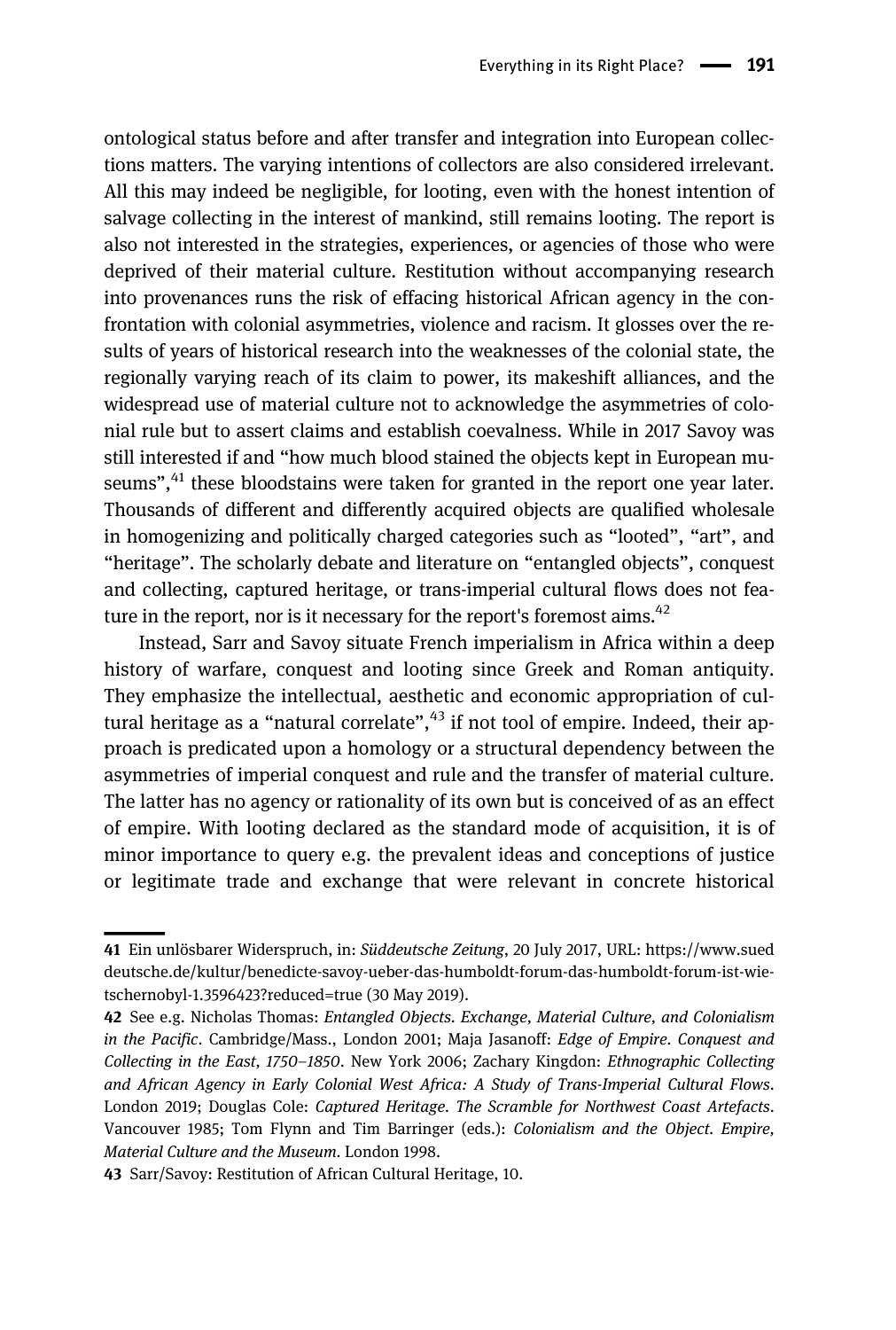situations.<sup>44</sup> Likewise, the variety of contact zones in which colonial encounters took place, the local and regional micro- and mesocontexts with their instabilities and often shifting asymmetries are rendered less relevant,  $45$  respectively they are subordinated epistemologically to a totalizing macrostructure of imperial colonialism as an all-determining context of violence, injustice, and racism. The framing categories are not analytical ones, applied with the intention to capture the multiplicity of object biographies and trajectories. They are political categories applied in order to facilitate a political decision. The restitution report shows little interest in historical ambiguities or the existence of historical contact zones or common grounds, their workings and dynamics.

### Afrotopia

If the restitution report is less interested in the possible pasts of the objects, this is because its prime interest lies with their possible futures. The relative eclipse of the entangled colonial history of the objects is perhaps necessary to realize their Afrotopian potential and purpose. Set free from their imprisonment in Western museums, the re-placed cultural heritage has to fulfil an at least twofold task: First, it has to serve as a foundation for a new "relational ethics" between Africa, Europe and the rest of the world. After return and re-appropriation, Africa's cultural heritage should not inspire their communities or regions of origin alone. As sources of human creativity and ingenuity, the objects are supposed to circulate "within a temporality, a rhythm and a meaning, placed on them by their legitimate owners"<sup>46</sup> as well as "within both a continental and global geography".<sup>47</sup> Sarr and Savoy insist that the objects, having for decades served as markers of primitivism, backwardness, primeval originality, natural art, or authentic expressions of static "cultures" in European collections, will not be resigned to new forms of "enslavement to a cultural identity" again after their return. Therefore, the "freedom", newfound mobility and creative potential of the objects is underlined again and again

<sup>44</sup> See Larissa Förster: Wer fühlte sich beraubt? In: Frankfurter Allgemeine Einspruch, URL: <https://einspruch.faz.net/recht-des-tages/2018-11-24/wer-fuehlte-sich-beraubt/172449.html> (30 May 2019).

<sup>45</sup> For the broad analytical canvas of the diversity of cultural encounters in European expansion see Jürgen Osterhammel: Kulturelle Grenzen in der Expansion Europas, in: id.: Geschichtswissenschaft jenseits des Nationalstaats. Studien zu Beziehungsgeschichte und Zivilisationsvergleich. Göttingen 2001, 203–239.

<sup>46</sup> Sarr/Savoy: Restitution of African Cultural Heritage, 38.

<sup>47</sup> Sarr/Savoy: Restitution of African Cultural Heritage, 39.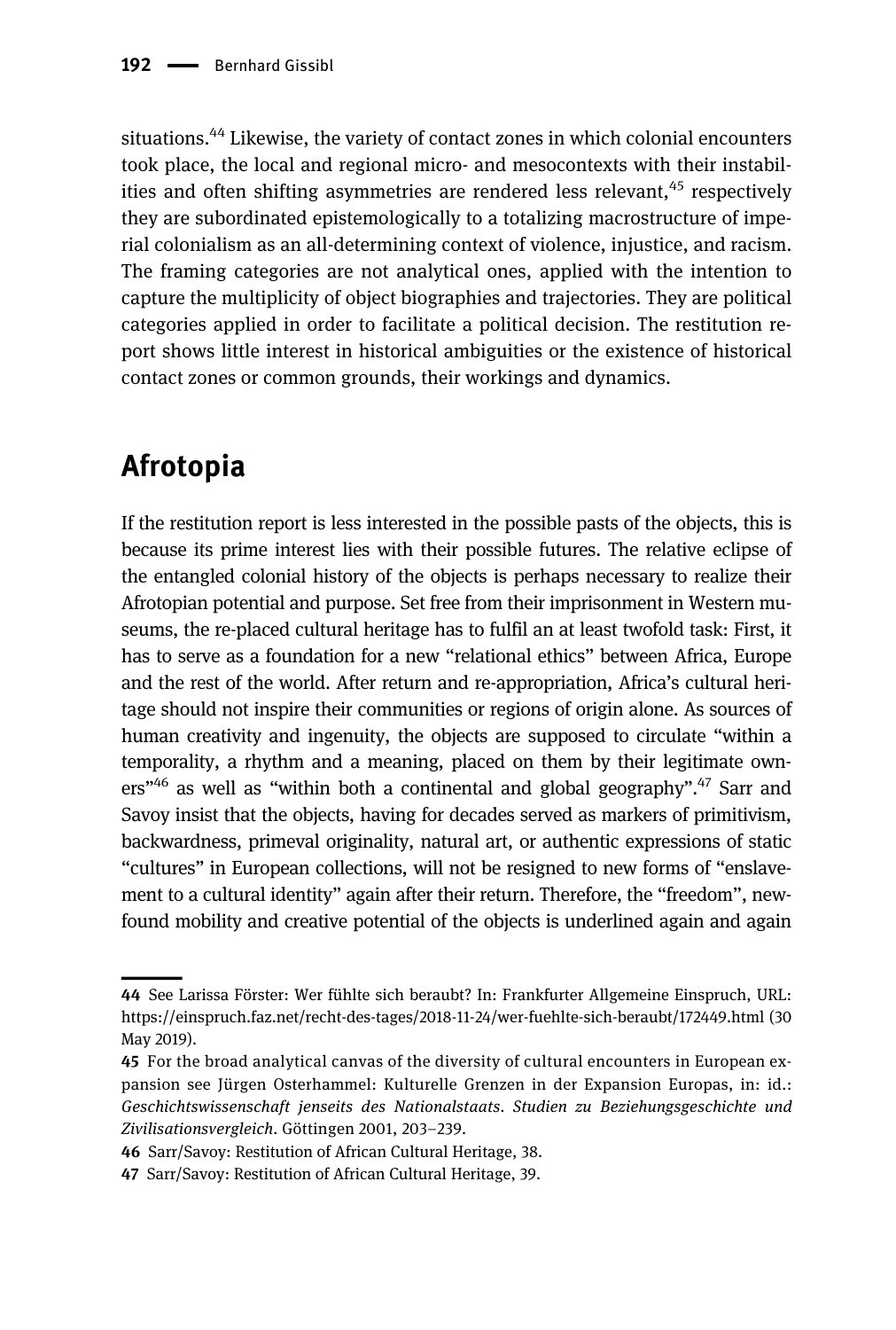throughout the report, probably to dispel the impression that the reappropriation of the objects by their communities of origin could result in another freezing and immobility of the objects. This reappropriation is the second main task assigned to the objects, and Sarr and Savoy cannot emphasize enough that such putting back into their legitimate place has nothing to do with re-essentialisation or the cultural provincialization of once universally acknowledged art. The report abounds with a vocabulary of dynamism, departure, and possibility. Restitution does not mean dispersal but a "spatial explosion of cultural heritage"; they emphasize the objects' "power of germination" and their capacity to both reveal hitherto obscured epistemogonies as well as to give rise to new forms of meaning and knowledge.<sup>48</sup> Sarr and Savoy leave no doubt that objects that have been exposed to a "plurality of semantic, symbolic, and epistemological dispositives" over the last century do not allow for easy re-integration and re-appropriation. They return as a "different same". Yet, depending on the respective social contexts in which they are re-inserted, they have vital tasks to fulfil: they are supposed to serve as materializations that crystallize lost memories, give recourse to past creativity and ingenuity for young generations, and generally help with the "self-reinvention" of social entities.<sup>49</sup> Indeed, the restituted objects are fraught with expectations: as "operators of a relational and plastical identity",<sup>50</sup> they "could help to re-draw transnational territorial borders thereby reoccupying spaces of the circulation of communities, but also so as to help expand the circulation of these objects on a more continental and global scale. Furthermore, reappropriating for oneself, as a culture, allows for a toppling of colonial categories, thereby helping to re-fluidify fixed geographies and to invert the colonial hegemonic relationship in place that was instituted by a fixed location of the cultural objects along with monopoly of the discourse concerning them".<sup>51</sup> The passages on the manifold functions of restituted objects within African societies resonate heavily with Felwine Sarr's programme for cultural reinvention as laid down in his manifesto published under the title Afrotopia in French in 2016. The displaced cultural heritage counts among the many sources envisioned by Sarr to help overcome externally-imposed identifications and guide Africa to retrieve its identity.52

It is not difficult to point out the homogenizing, "continentalist" implications of this Afrotopian agenda, question the enormous and partially contradictory expectations burdened upon the returning heritage, or counter the

<sup>48</sup> Sarr/Savoy: Restitution of African Cultural Heritage, 33, 35, 44.

<sup>49</sup> Sarr/Savoy: Restitution of African Cultural Heritage, 32.

<sup>50</sup> Sarr/Savoy: Restitution of African Cultural Heritage, 35.

<sup>51</sup> Sarr/Savoy: Restitution of African Cultural Heritage, 38.

<sup>52</sup> Felwine Sarr: Afrotopia. Paris 2016.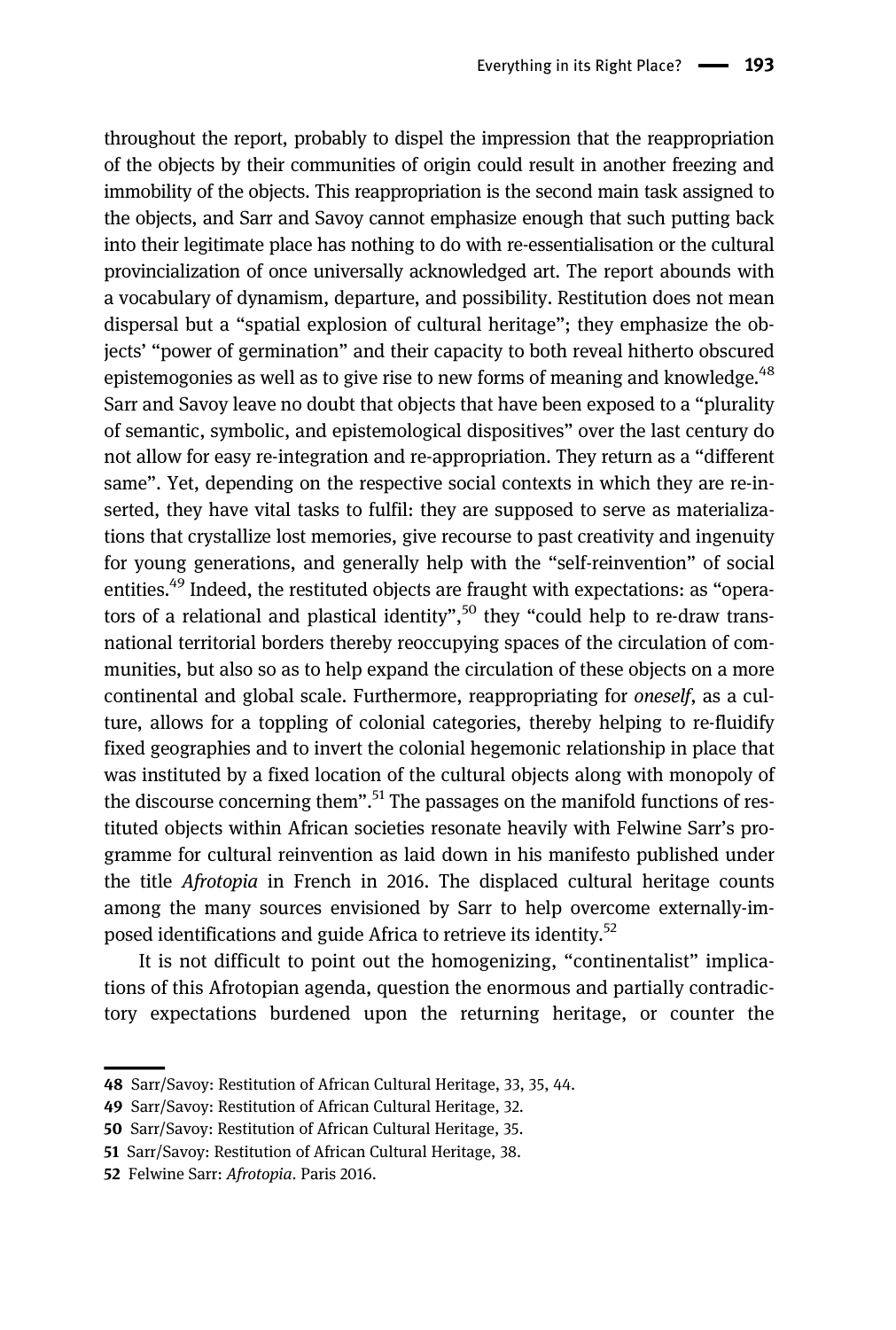optimistic future programme of restitution with a more pessimistic scenario. It may well be the case that the re-integration into African contexts will not result in peaceful circulation across borders and the irenic scrambling of static social identities. Like any other form of heritage, the cultural variety will also be subject to contestation, rival epistemologies, perilous commoditization, and confrontative claims on objects whose significance, after, all, not only stems from their social and cultural functions but also from their often enormous economic value on art and touristic markets. $53$  Indeed, it remains an open question how the transcending of boundaries and re-fluidifying of fixed geographies will be reconciled with the claims and rationalities of nation states who are key actors when restitution is conceived of as bilateral negotiation, as the report does. There is also a tension between the Afrocentric and Afropolitan assignments to Africa's cultural heritage. Still, the epistemic remobilization of thousands of objects that have for decades been rendered immobile and invisible in the storerooms of European museums and their reinvention as ambassadors of a new Afropolitanism is a timely and fascinating vision, and one can only support and admire the optimistic spirit in which the report is written.

### Reverberations across the World Museum World

As yet, the world still waits to see how much of this optimistic spirit has permeated the Palais de l'Élysée. While the main addressee of the report has remained silent for months: and appears to withdraw, at least partially, from his earlier commitment.<sup>54</sup> Sarr and Savoy's recommendations caused a tremendous stir within the museum world, in the relevant academic disciplines, among postcolonial activists, on social media, and in newspapers and other news outlets.<sup>55</sup> The spectrum of

<sup>53</sup> The economic dimension of African heritage is obvious, but remains glaringly unaddressed in the current debate, see Thomas Thiemeyer: Kulturerbe als "Shared Heritage" (II). Anerkennungsfragen, in: Merkur 830 (2018), 85–92.

<sup>54</sup> See Vincent Noce: France retreats from report recommending automatic restitution of looted African artefacts, in: The Art Newspaper, 5 July 2019, URL: [https://www.theartnewspa](https://www.theartnewspaper.com/news/france-buries-restitution-report) [per.com/news/france-buries-restitution-report](https://www.theartnewspaper.com/news/france-buries-restitution-report) (25 July 2019).

<sup>55</sup> For a comprehensive survey of reactions across academia, media, politics and the museum world see Margareta von Oswald: The "Restitution Report". First Reactions in Academia, Museums, and Politics (15 January 2019), URL: [http://www.carmah.berlin/reflections/restitu](http://www.carmah.berlin/reflections/restitution-report_first-reactions/) [tion-report\\_first-reactions/](http://www.carmah.berlin/reflections/restitution-report_first-reactions/) (30 May 2019). The debate is closely monitored by the Colognebased blog "Wie weiter mit Humboldts Erbe?" URL:<https://boasblogs.org/humboldt/> and in the reflections-section of the Berlin-based Centre for Anthropological Research on Museums and Heritage, URL: [http://www.carmah.berlin/reflections/.](http://www.carmah.berlin/reflections/)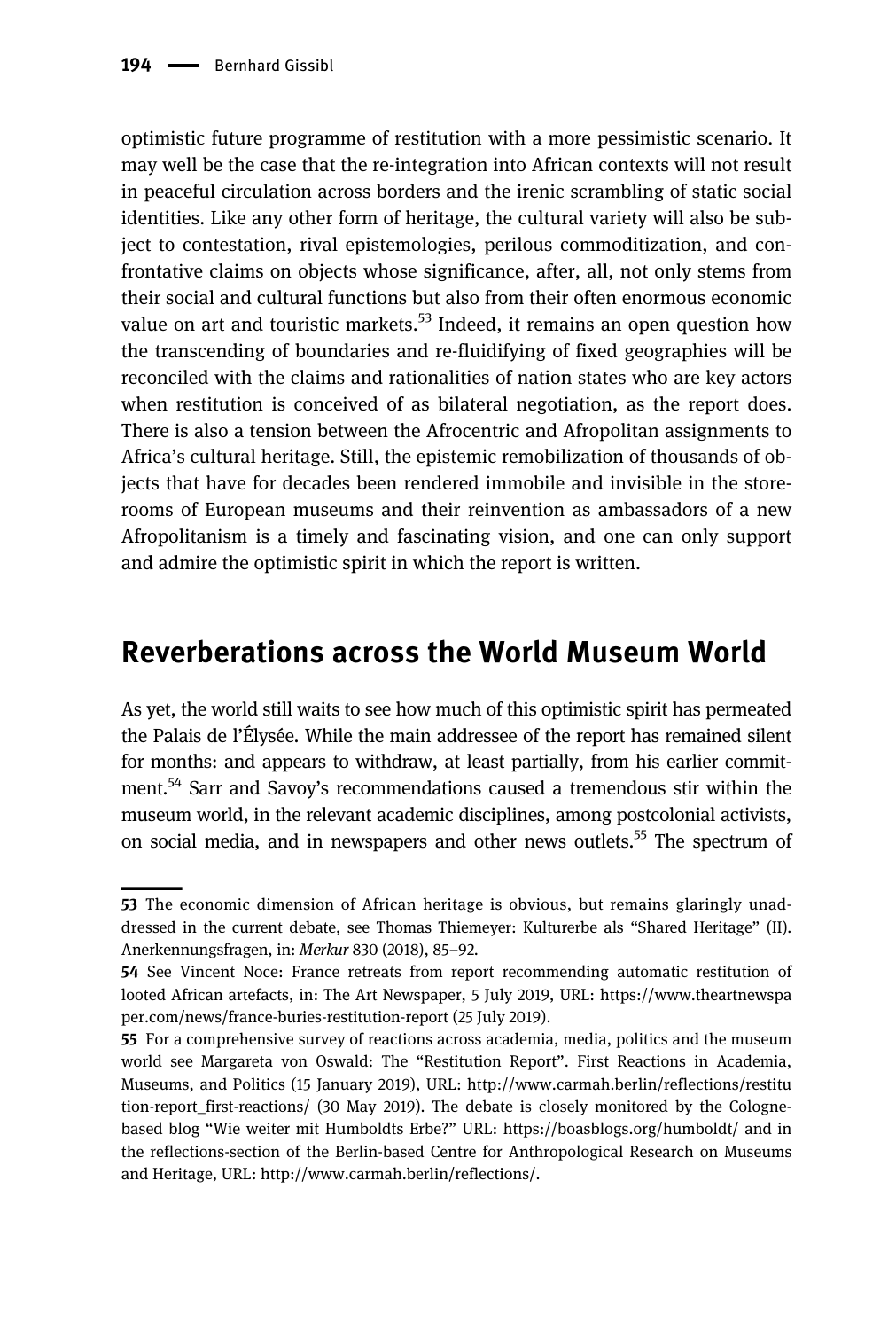reactions included everything from scathing indictment<sup>56</sup> to diplomatic and depoliticizing differentiation, strategic embracement,  $57$  polite acknowledgement, and enthusiastic praise. Self-proclaimed "global thought leader in international arts and culture" Adrian Ellis regarded the report as more than just another salvo but even as the opening of "a new and possibly decisive battle in the long war" between Western museums and those critics who regard them as treasure houses of largely looted non-European holdings.<sup>58</sup> Similarly, Jörg Häntzschel of Germany's quality daily Süddeutsche Zeitung, a journalistic proponent of the report, commended its authors for having elevated the debate over the adequate treatment of colonial objects to a new level.<sup>59</sup>

In any case, the report provoked reverberations beyond words and rhetorical declarations across Europe. This was perhaps the least so in Britain, where the directors of the most important museums reacted quickly, cautiously and, so far, defensively.<sup>60</sup> The British Museum, engulfed for decades in debates about the restitution of some of its most valuable holdings, launched a monthly gallery talk on "collecting histories" in autumn 2018. While these talks convey the diverse and often non-violent provenance of the collections, British Museum director Hartwig Fischer has, so far, only been quoted with statements that confirm his determination to preserve the integrity and universal claim of its collections. Colleagues like Tristram Hunt of the Victoria & Albert Museum were slightly more accommodating in that they acknowledged the need for transparency about their collections and promised increased cooperation and the long-term loan of artefacts. At the same time, Hunt called for more

<sup>56</sup> Erhard Schüttpelz: Everything must go: Looting the Museum as Compensation for Looting the World. Raubkunstforschung als angewandte Wissenschaft, URL: [https://boasblogs.org/](https://boasblogs.org/humboldt/everything-must-go-looting-the-museum-as-compensation-for-looting-the-world/) [humboldt/everything-must-go-looting-the-museum-as-compensation-for-looting-the-world/](https://boasblogs.org/humboldt/everything-must-go-looting-the-museum-as-compensation-for-looting-the-world/) (25 July 2019).

<sup>57</sup> See e.g. Tristram Hunt, Hartmut Dorgerloh, Nicholas Thomas, "Restitution Report: museum directors respond", The Art Newspaper, 27 November 2018, [https://www.theartnewspaper.](https://www.theartnewspaper.com/comment/restitution-report-museums-directors-respond) [com/comment/restitution-report-museums-directors-respond](https://www.theartnewspaper.com/comment/restitution-report-museums-directors-respond) (30 May 2019).

<sup>58</sup> Adrian Ellis: Museums in the changing world order: Restitution to Africa reaches tipping point (5 April 2019), URL: [https://www.theartnewspaper.com/comment/museums-in-the](https://www.theartnewspaper.com/comment/museums-in-the-changing-world-order-restitution-to-africa-reaches-tipping-point)[changing-world-order-restitution-to-africa-reaches-tipping-point](https://www.theartnewspaper.com/comment/museums-in-the-changing-world-order-restitution-to-africa-reaches-tipping-point) (30 May 2019).

<sup>59</sup> Jörg Häntzschel: Gebt sie zurück!, in: Süddeutsche Zeitung, 21 November 2018, URL: <https://www.sueddeutsche.de/kultur/restitution-von-raubkunst-gebt-sie-zurueck-1.4220674> (30 May 2019).

<sup>60</sup> See Oswald, Restitution Report; Ruth Maclean: Bronzes to Benin, gold to Ghana ... museums under fire on looted art, in: The Observer, 2 December 2018, URL: [https://www.theguar](https://www.theguardian.com/culture/2018/dec/02/british-museums-pressure-give-back-looted-african-art-treasures) [dian.com/culture/2018/dec/02/british-museums-pressure-give-back](https://www.theguardian.com/culture/2018/dec/02/british-museums-pressure-give-back-looted-african-art-treasures)–looted-african-art-treas [ures](https://www.theguardian.com/culture/2018/dec/02/british-museums-pressure-give-back-looted-african-art-treasures) (30 May 2019).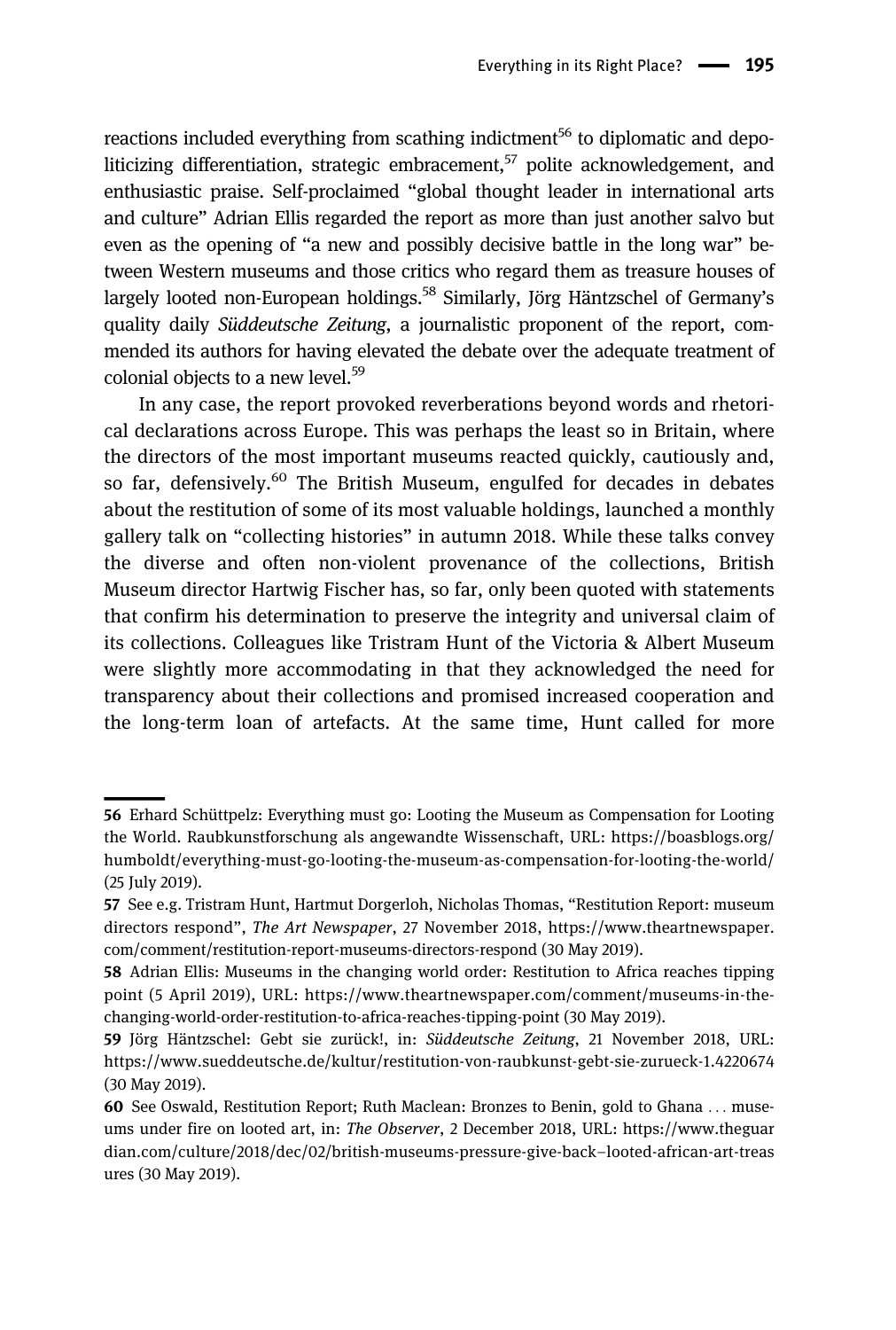development aid to create a satisfactory cultural infrastructure in the global South and cautioned against making museums the "instruments of government". 61

Hunt's concern over state interference in museum affairs is probably widely shared across the European museum world.<sup>62</sup> Museums in the Netherlands used the absence of a national policy on restitution to take proactive steps themselves. In March 2019, the Nationaal Museum van Wereldculturen (NMVW) issued a catalogue of rules and principles under which claimants can request the return of cultural objects from the museum's holdings.<sup>63</sup> Just a few days later, the Amsterdam Rijksmuseum, an institution with substantial collections from Sri Lanka and Indonesia, came forth with an initiative intended to surpass the setting of conditions by the NMVW. Announcing that merely waiting for claimants is not enough and that the Netherlands started embarrassingly late with the return of colonial objects, the museum sent a senior official to Sri Lanka to discuss the return of objects looted from the island in the colonial era. These initiatives show that, in the Netherlands as anywhere else, strategic considerations prevail. The Principles and Process for Addressing Claims for the Return of Cultural Objects set up by the NMVW, for example, have been criticized for shifting the onus of proof once more onto the claimants who, for example, could be asked to provide evidence for a "persistence of belief" or "culture" as proof that an object is truly theirs. Such dictating of conditions does not signal a wholehearted embrace of restitution but must be regarded as a pre-emptive step to retain control and agency with a view to official state policies and the development of criteria for restitution on a national level. The same is true for the Rijksmuseum, which used its relative latecoming as the second mover among Dutch institutions to claim the morally higher ground vis-àvis the NMWV, at least for the time being. However, as strategic and awkwardly phrased as the provisions of the NMWV principles may be, they do alert us to the unresolved tensions inherent in the much celebrated reversal of the burden of proof. What obligations does it precisely entail, and how is agency

<sup>61</sup> Tristram Hunt, Hartmut Dorgerloh, Nicholas Thomas, "Restitution Report: museum directors respond", The Art Newspaper, 27 November 2018, [https://www.theartnewspaper.com/com](https://www.theartnewspaper.com/comment/restitution-report-museums-directors-respond) [ment/restitution-report-museums-directors-respond](https://www.theartnewspaper.com/comment/restitution-report-museums-directors-respond) (30 May 2019).

<sup>62</sup> The President of the German Federation of Museums (Deutscher Museumsbund) Eckart Köhne, for example, warned against state interference in the internal policies of museums by arguing that, in Germany, this last happened during the Nazi regime between 1933 and 1945 (Statement as a member of a panel discussion on "sensitive objects", held at the Landesmuseum Mainz, 25 April 2019.)

<sup>63</sup> See [https://www.afrikamuseum.nl/nl/teruggave-van-culturele-objecten-principes-en-proc](https://www.afrikamuseum.nl/nl/teruggave-van-culturele-objecten-principes-en-processen) [essen](https://www.afrikamuseum.nl/nl/teruggave-van-culturele-objecten-principes-en-processen) (30 May 2019).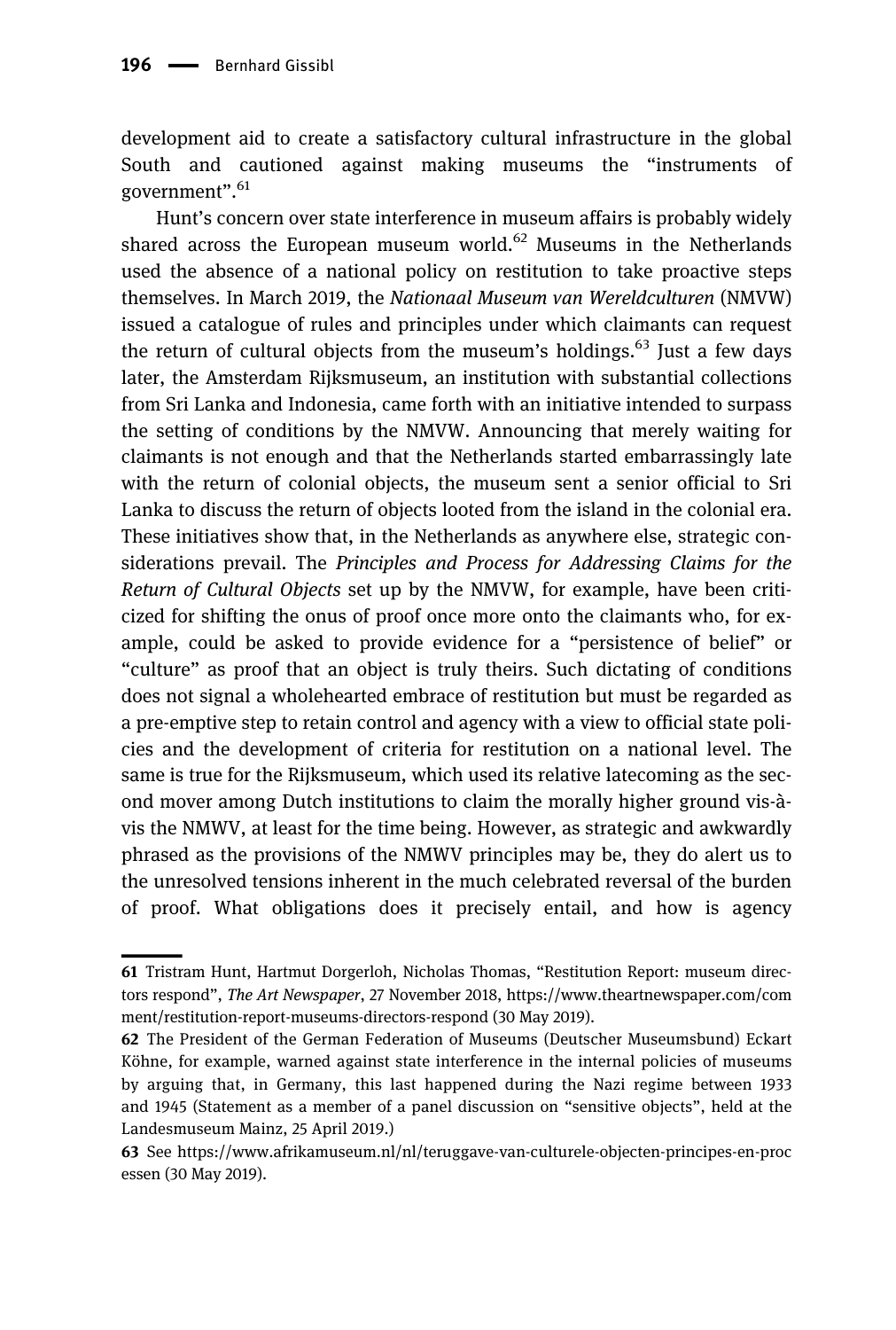distributed in the process of producing evidence for legitimate or illegitimate ownership?<sup>64</sup> And can museums be expected to enter into in-depth provenance research of any object claimed without somehow previously establishing the claimant's entitlement to do so? Such questions concerning the legitimate heir will inevitably come up as soon as the "Africa" of intellectual debate falls apart into individuals, groups, communities and states who actively start reclaiming objects as "their" heritage.

# The Macron Moment in the Federalized German World Museum World

In Germany, Macron's initiative and the Sarr/Savoy-report were received in the context of an already vitriolic and polarized debate about the country's adequate addressing of its colonial past. One strand of this debate has focussed on the question of a formal apology and the official recognition as genocide of Germany's brutal war of annihilation waged in its Namibian colony between 1904 and 1907, a protracted diplomatic process that has burdened German-Namibian relations at least since the centenary commemorations of the war's outbreak in 2004.<sup>65</sup> A second strand consisted of a number of local initiatives, driven by academic projects, postcolonial activist groups or both together, who addressed aspects and traces of Germany's colonial past in concrete urban contexts. Frequently taking up the critical "think global, act local"-spirit of older forms of Third World activism, these initiatives retrieved local historical

<sup>64</sup> Also the North American Graves Protection and Repatriation Act (NAGPRA), often lauded as a model for handling restitution in the European colonial debate, is struggling with these issues, see e.g. Helen A. Robbins: In Consideration of Restitution. Understanding and Transcending the Limits of Repatriation under the Native American Graves Protection and Repatriation Act (NAGPRA), in: Louise Tythacott and Kostas Arvanitis (eds.): Museums and Restitution. New Practices, New Approaches. London, New York 2014, 105–121.

<sup>65</sup> For a survey see Henning Melber and Reinhart Kößler: Völkermord und was dann? Die Politik deutsch-namibischer Vergangenheitsbearbeitung. Frankfurt/M. 2017; for the historiographical dimension of the debate over genocide see Christiane Bürger: Deutsche Kolonialgeschichte(n). Der Genozid in Namibia und die Geschichtsschreibung der DDR und BRD. Bielefeld 2017; Jürgen Zimmerer and Joachim Zeller (eds.): Völkermord in Deutsch-Südwestafrika – Der Kolonialkrieg (1904–1908) in Namibia und seine Folgen. Berlin 2003; Isabel Hull: Absolute Destruction. Military Culture and the Practices of War in Imperial Germany. Ithaca 2006; on the divergent memorialization in Germany and Namibia Larissa Förster: Postkoloniale Erinnerungslandschaften. Wie Deutsche und Herero in Namibia des Kriegs von 1904 gedenken. Frankfurt/M. 2010.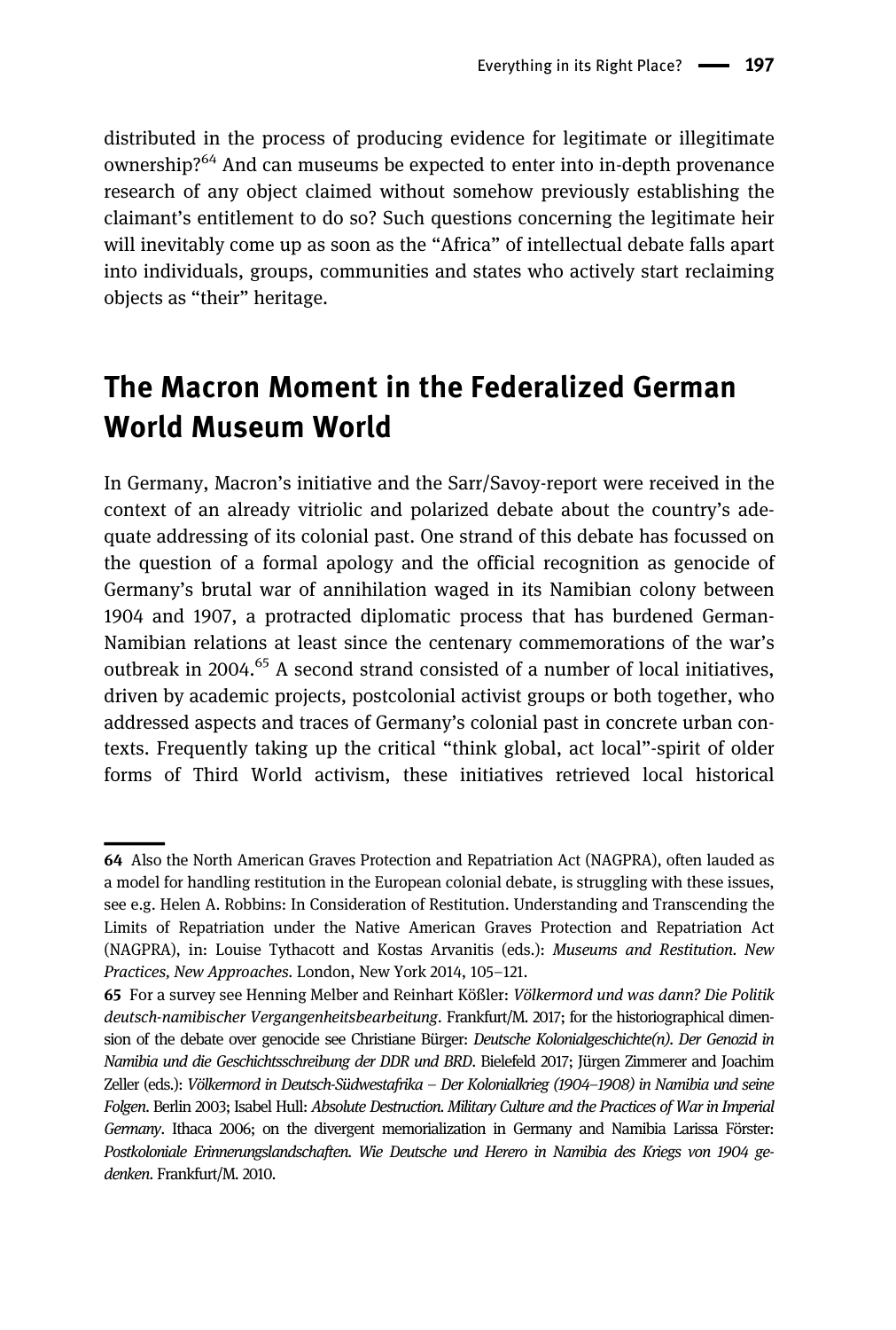connections to overseas colonialism and addressed a variety of practices, attitudes and institutions that still awaited adequate decolonization. Among these were e.g. street names that glorified brutal colonial militaries and officials but also the local and provincial legacies of ethnographic collecting in the state capitals of a federally organized Germany.

In many cities, museums actively cooperated with such initiatives in the investigation of their colonial histories by making their archives accessible.<sup>66</sup> But certainly the most significant strand has crystallized around the flagship cultural project of reconstructing the former Hohenzollern palace in the heart of Berlin and opening it as a grand cultural institution named the *Humboldt-Forum*, supposed to showcase globalized Germany's cosmopolitanism by, amongst others, displaying items from the ethnographic collections of the Prussian and German state.<sup>67</sup> These collections comprise tens of thousands of objects from all over the world since the early modern period and include artefacts collected in non-German colonial contexts, such as a substantial number of the famous Benin Bronzes, the most notorious example of looted yet not restituted art from Africa. But above all, the Berlin ethnographic museum owns considerable holdings from the decades of German colonial rule in Africa, Asia and Oceania between 1884 and 1918. After 1889, the Berlin ethnographic museum functioned as the central institution collecting all objects acquired in the official colonial contexts of conquest, administrative duty, or military and state-sponsored expeditions. This monopoly resulted in a skyrocketing increase of colonial objects during these years, particularly from Africa.<sup>68</sup> Obviously, this official role constitutes a special and particularly deep involvement of the Berlin collections into Germany's overseas colonialism. The responsibility arising from this involvement, however, needs yet

<sup>66</sup> From a flourishing field of initiatives, websites and publications see e.g. the websites of Berlin, Hamburg, Heidelberg, or Freiburg postkolonial, further Bernd-Stefan Grewe, et al.: Freiburg und der Kolonialismus. Vom Kaiserreich bis zum Nationalsozialismus. Freiburg 2018; Eva Bahl et al. (eds.): Decolonize München. München 2015; Felix Brahm and Bettina Brockmeyer (eds.): Koloniale Spurensuche in Bielefeld und Umgebung. Bielefeld 2014; Marianne Bechhaus-Gerst and Anne-Kathrin Horstmann (eds.): Köln und der deutsche Kolonialismus. Eine Spurensuche. Köln, Weimar, Wien 2013.

<sup>67</sup> See Peter-Klaus Schuster and Horst Bredekamp (eds.): Das Berliner Humboldt-Forum. Die Wiedergewinnung der Idee. Berlin 2016; AfricAvenir (ed.): No Humboldt 21! Dekoloniale Einwände gegen das Humboldt-Forum. Berlin 2017; Friedrich von Bose: Das Humboldt-Forum. Eine Ethnografie seiner Planung. Berlin 2016; Karl-Heinz Kohl et al.: Das Humboldt-Forum und die Ethnologie. Ein Gespräch zwischen Karl-Heinz Kohl, Fritz Kramer, Johann Michael Möller, Gereon Sievernich, Gisela Völger. Frankfurt/M. 2019.

<sup>68</sup> Christine Stelzig: Afrika am Museum für Völkerkunde in Berlin 1873–1919. Aneignung, Darstellung und Konstruktion eines Kontinents. Herbolzheim 2004, 15.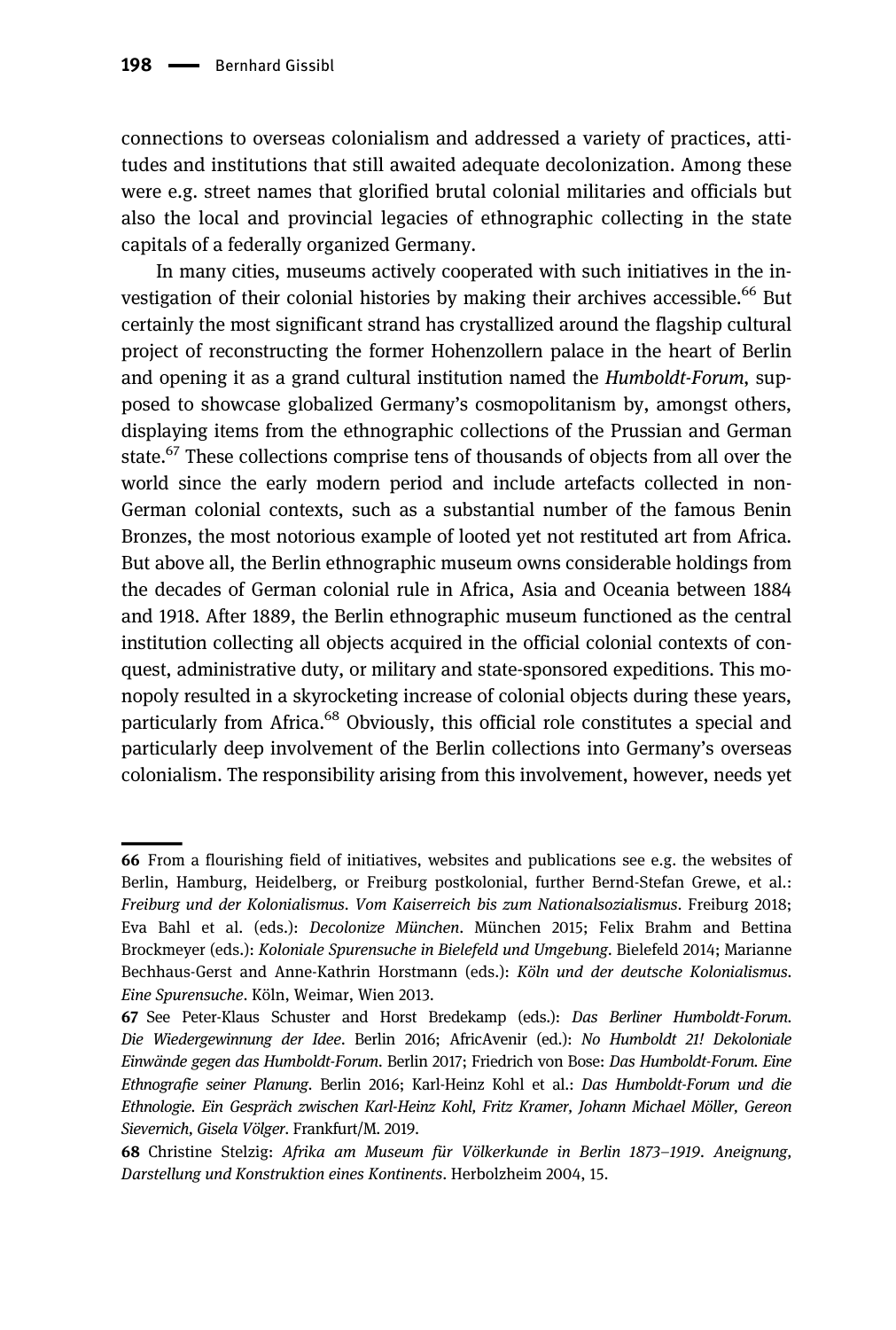to be fully and explicitly admitted and addressed by the Forum's managers, who have long engaged in outright denial of or circumstantial whataboutism with regard to problem.<sup>69</sup> More recently, they have taken to weighing up a long history of benign, enlightened and cosmopolitan interest in the "Other" against a short, imperialist and violent aberration of colonial collecting, without acknowledging that one was implicated in the other.<sup>70</sup>

These years-long attempts at evading, eluding, belittling and obscuring the colonial problem of the Humboldt-Forum have not only contributed to an unprecedented media attention to colonial topics and fuelled the criticism raised by Berlin-based postcolonial initiatives and academics. They also provided a peculiarly fertile ground for the urgency and radicalism of the Macron moment. After all, the Humboldt-Forum faces even greater time pressures than does Macron, as it is due to open in late 2019. If this resulted in a doubling of urgencies in the German case, the Sarr/Savoy-report was also received with special attention, for it could be read as a comment on the Humboldt-Forum by a former member of its scientific advisory board. Bénédicte Savoy's spectacular resignation in July 2017 was accompanied by public accusations of fundamental misconceptions and a strategic unwillingness to address the problematic provenance of the Berlin ethnographic collections. The refusal of Berlin officials to sufficiently acknowledge the problem of colonial provenances has surely contributed its share to the uncompromising character of the report's recommendation. Moreover, Savoy's scathing criticism has tainted the substantial efforts at cooperative provenance research undertaken by the Berlin ethnological museum since 2016.<sup>71</sup> They appear, perhaps unjustified, as first and foremost strategic concession to the ever-mounting public criticism.

<sup>69</sup> Hermann Parzinger: Konzept zur Präsentation der außereuropäischen Sammlungen im Humboldt-Forum 2008, in: Baessler-Archiv 59 (2011), 113–184, esp. 122.

<sup>70</sup> See e.g. "Ich lehne diese Argumentation der Gleichsetzerei ab". Interview with Horst Bredekamp in Deutschlandfunk Kultur, 26 November 2018, URL: [https://www.deutschland](https://www.deutschlandfunkkultur.de/bredekamp-widerspricht-savoys-empfehlungen-ich-lehne-diese.1013.de.html?dram:article_id=434280) [funkkultur.de/bredekamp-widerspricht-savoys-empfehlungen-ich-lehne-diese.1013.de.html?](https://www.deutschlandfunkkultur.de/bredekamp-widerspricht-savoys-empfehlungen-ich-lehne-diese.1013.de.html?dram:article_id=434280) [dram:article\\_id=434280](https://www.deutschlandfunkkultur.de/bredekamp-widerspricht-savoys-empfehlungen-ich-lehne-diese.1013.de.html?dram:article_id=434280) (30 May 2019).

<sup>71</sup> These efforts at unveiling "shared histories of objects" have dealt with, above all, collections acquired during warfare in colonial Tanzania and are intended to develop a "framework concept" for colonial provenance research, see Pilotprojekt: Tansania–Deutschland: Geteilte Objektgeschichten?, URL: [https://www.smb.museum/museen-und-einrichtungen/ethnolo](https://www.smb.museum/museen-und-einrichtungen/ethnologisches-museum/sammeln-forschen/forschung/tansania-deutschland-geteilte-objektgeschichten.html) [gisches-museum/sammeln-forschen/forschung/tansania-deutschland-geteilte-objektge](https://www.smb.museum/museen-und-einrichtungen/ethnologisches-museum/sammeln-forschen/forschung/tansania-deutschland-geteilte-objektgeschichten.html) [schichten.html](https://www.smb.museum/museen-und-einrichtungen/ethnologisches-museum/sammeln-forschen/forschung/tansania-deutschland-geteilte-objektgeschichten.html) (30 May 2019), and Lily Reyels, Paola Ivanov, Kristin Weber Sinn (eds.): Humboldt Lab Tanzania. Objekte aus kolonialen Kriegen im Ethnologischen Museum Berlin. Deutsch-tansanische Perspektiven. Berlin 2018.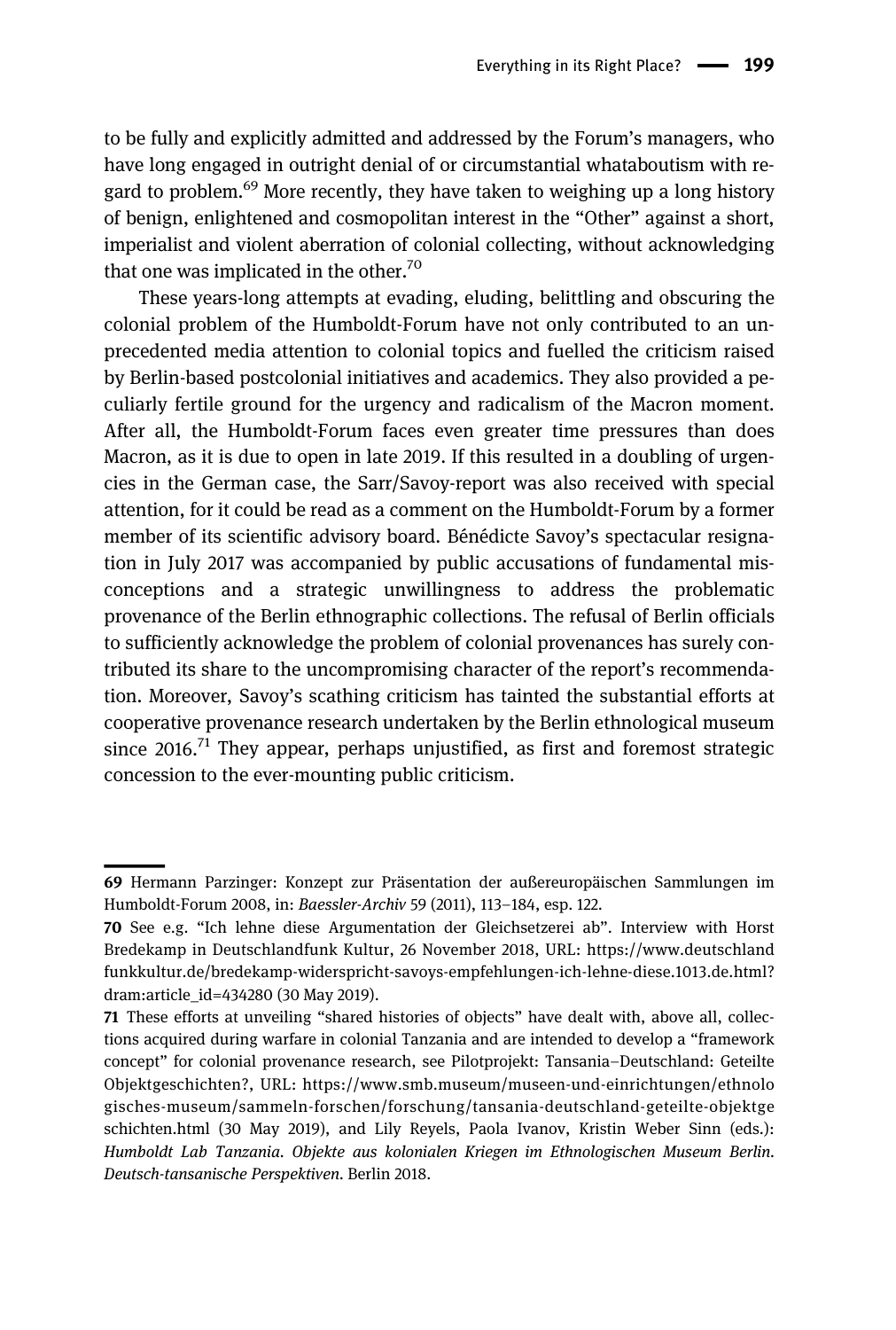Unsurprisingly, the Sarr/Savoy-report met with reserved and diplomatic public reactions from the directors in charge of the Humboldt-Forum. The Forum's manager Hartmut Dorgerloh welcomed an "overdue" debate and promised to increase provenance research in order to establish if "injustice was done in the process", for "looted art must always be returned".<sup>72</sup> His colleague Hermann Parzinger, the President of the Prussian Cultural Heritage Foundation, reacted by what has been characterized as "rejection through overembracing"<sup>73</sup>: he has not directly commented on Sarr and Savoy, but has praised Macron's first statement after the handing-over of the report. On this occasion, Macron once more presented the exchange and circulation of objects as possible forms of cooperation with African states alongside restitution. Sidelining the report itself in favor of Macron enables Parzinger to emphasize the fundamental congruence between Macron's initiative and the cooperative approach to determining the provenance and deciding upon the possible return of colonial objects as practiced by German institutions and their partners. Urging the necessity of dialogue, cooperation, and exchange with formerly colonized societies, he then questioned the juridical feasibility of retroactive restitution. Instead of a legal solution, Parzinger proposed the formation of an international commission to develop ethical standards similar to the Washington Principles on Nazi-Confiscated Art agreed upon in 1998.<sup>74</sup> Above all, museums must be put in a position to digitize and make accessible their object-related documentation, to conduct provenance research and extend their world-wide networks with other museums and source communities. His contribution concluded with a statement that human remains must by all means be restituted<sup>75</sup> – a declaration that signals determination and

<sup>72</sup> Tristram Hunt, Hartmut Dorgerloh, Nicholas Thomas, "Restitution Report: museum directors respond", The Art Newspaper, 27 November 2018, [https://www.theartnewspaper.com/com](https://www.theartnewspaper.com/comment/restitution-report-museums-directors-respond) [ment/restitution-report-museums-directors-respond](https://www.theartnewspaper.com/comment/restitution-report-museums-directors-respond) (30 May 2019).

<sup>73</sup> Margareta von Oswald: The "Restitution Report". First Reactions in Academia, Museums, and Politics (15 January 2019), URL: [http://www.carmah.berlin/reflections/restitution-report\\_](http://www.carmah.berlin/reflections/restitution-report_first-reactions/) [first-reactions/](http://www.carmah.berlin/reflections/restitution-report_first-reactions/) (30 May 2019).

<sup>74</sup> These proposals are, however, non-binding. For a model of principles on dealing with colonial cultural and historical objects based upon the Washington Principles see Jos van Beurden: Treasures in Trusted Hands. Negotiating the future of colonial cultural objects. Leiden 2016.

<sup>75</sup> Hermann Parzinger: Zeitenwende oder Ablasshandel?, in: Frankfurter Allgemeine Zeitung 29 November 2018, URL: [https://www.faz.net/aktuell/feuilleton/debatten/wie-sollte-man-mit](https://www.faz.net/aktuell/feuilleton/debatten/wie-sollte-man-mit-kolonialen-kulturguetern-umgehen-15914615-p2.html?printPagedArticle=true#pageIndex_1)[kolonialen-kulturguetern-umgehen-15914615-p2.html?printPagedArticle=true#pageIndex\\_1](https://www.faz.net/aktuell/feuilleton/debatten/wie-sollte-man-mit-kolonialen-kulturguetern-umgehen-15914615-p2.html?printPagedArticle=true#pageIndex_1) (30 May 2019).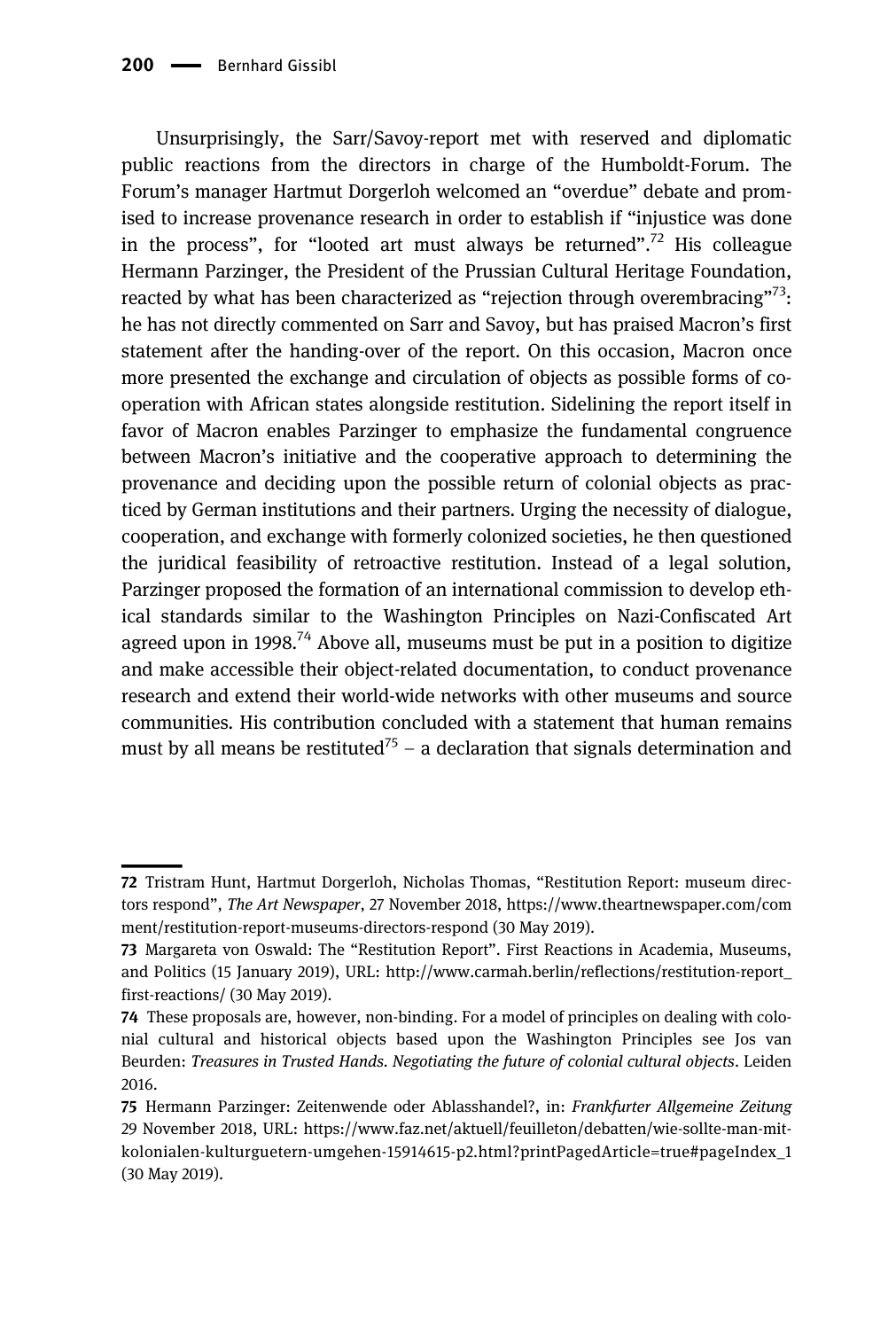moral rigour but only states an obvious principle that is already a widely shared ethical consensus across the museum world.<sup>76</sup>

Of course, reactions in Germany have not been restricted to the embracing rejection by the managers of Germany's soon-to-be most egregious cultural institution. Forty years after director-general of UNESCO Amadou-Mahtar M'Bow called upon media "to arouse worldwide a mighty and intense movement of public opinion so that respect for works of art leads, wherever necessary, to their return to their homeland",<sup>77</sup> journalists sympathetic to the cause of restitution immediately popularized the report's recommendation in equally radical headlines ("Gebt alles zurück!"). The report resulted in a further increase of academic workshops and panel discussions on colonial collections. Well over a hundred scholars from history, ethnology and other humanities disciplines published a public appeal in the quality weekly Die Zeit in December 2018 to sympathize with the appeal for restitution and call for a deep and broad societal engagement with German colonialism and the manifold legacies and entanglements it forged across continents.<sup>78</sup> Just a few days later, high-ranking cultural politicians Michelle Müntefering and Monika Grütters acknowledged the need for a thorough engagement of German society with its colonial past. In an article that was published simultaneously in the quality daily Frankfurter Allgemeine Zeitung and on the website of the German Foreign Office, they appealed to museums to ensure a maximum of transparency about their

<sup>76</sup> See e.g. the Recommendations for the Care of Human Remains in Museums and Collections, issued by the German Museums' Association in 2013 (URL: [https://www.museumsbund.de/](https://www.museumsbund.de/wp-content/uploads/2017/04/2013-recommendations-for-the-care-of-human-remains.pdf) [wp-content/uploads/2017/04/2013-recommendations-for-the-care-of-human-remains.pdf\)](https://www.museumsbund.de/wp-content/uploads/2017/04/2013-recommendations-for-the-care-of-human-remains.pdf); Larissa Förster and Sarah Fründt (eds.): Human Remains in Museums and Collections. A Critical Engagement with the "Recommendations" of the German Museums' Association (2013), in: H-Soz-Kult (03 February 2017), URL: [<www.hsozkult.de/debate/id/diskussionen-](http://www.hsozkult.de/debate/id/diskussionen-3902)[3902>](http://www.hsozkult.de/debate/id/diskussionen-3902) (27 May 2019); and, from a vast literature, Friedemann Schrenk, Anke Kuper, Anne Marie Rahn, Isabel Eiser: Menschen in Sammlungen. Geschichte verpflichtet, in: Anna-Maria Brandstetter and Vera Hierholzer (eds.): Nicht nur Raubkunst! Sensible Dinge in Museen und universitären Sammlungen. Göttingen 2018, 45–61; Holger Stoecker, Thomas Schnalke, and Andreas Winkelmann (eds.): Sammeln, Erforschen, Zurückgeben? Menschliche Gebeine aus der Kolonialzeit in akademischen und musealen Sammlungen. Berlin 2013.

<sup>77</sup> An Appeal by Mr. Amadou-Mahtar M'Bow, Director-General of UNESCO. A Plea for the Return of an Irreplaceable Cultural Heritage to Those Who Created It, in: The Unesco Courier, 31, July 1978, 4.

<sup>78</sup> Was wir jetzt brauchen: Für Restitutionen und einen neuen Umgang mit der Kolonialgeschichte. Ein Appell von Wissenschaftlern aus der ganzen Welt, in: Die Zeit, 12 December 2018, URL: [https://www.zeit.](https://www.zeit.de/2018/52/kolonialgeschichte-umgang-kunstwerke-restitution) [de/2018/52/kolonialgeschichte-umgang-kunstwerke-restitution](https://www.zeit.de/2018/52/kolonialgeschichte-umgang-kunstwerke-restitution) (30 May 2019); Rebekka Habermas and Ulrike Lindner: Rückgabe – und mehr!, in: Die Zeit, 12 December 2018, URL: [https://www.zeit.de/2018/](https://www.zeit.de/2018/52/kunst-kolonialzeit-rueckgabe-restitution-geschichtspolitik) [52/kunst-kolonialzeit-rueckgabe-restitution-geschichtspolitik](https://www.zeit.de/2018/52/kunst-kolonialzeit-rueckgabe-restitution-geschichtspolitik) (30 May 2019).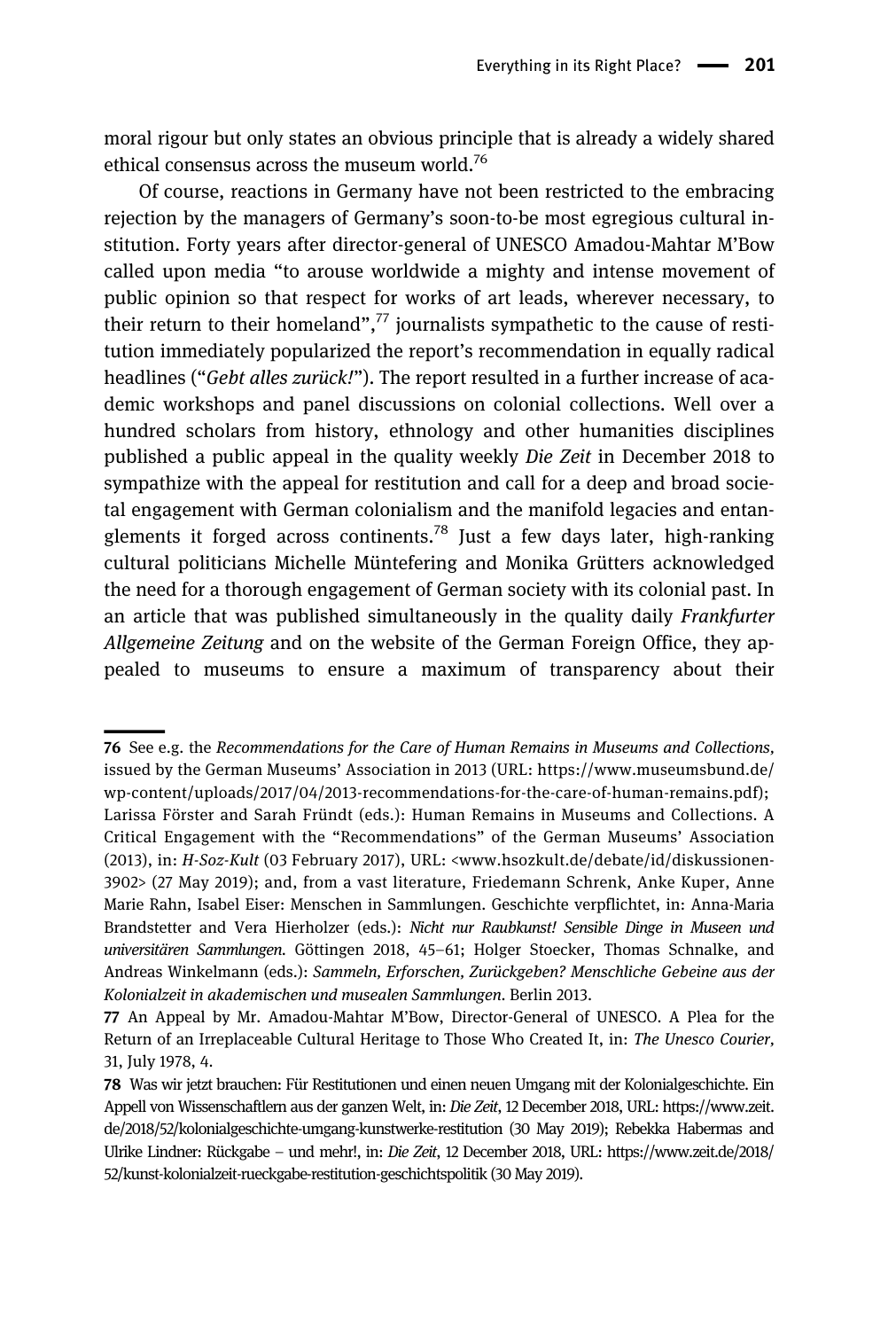collections and to openly engage with the return of colonial objects to their societies of origin.<sup>79</sup> Thereby, they increased the pressure on an institution that had already sought to develop a uniform position on the matter. For example, half a year earlier, in May 2018 and preceding the Sarr/Savoy-report, the German Museums' Association had published preliminary "Guidelines on Dealing with Collections from Colonial Contexts" which has just been republished in summer 2019 after discussion with experts from selected source communities.<sup>80</sup> While the first edition was characterized by a cautious approach to the "return" of colonial objects, the revised version is marked by a far greater sensitivity to non-European perspectives on the matter. The guidelines do not assume a determinism between colonial context and illegal acquisition, as Sarr and Savoy do. Rather, provenance from a colonial context obliges museums to act with particular sensitivity and meticulous examination.<sup>81</sup>

The guidelines of the German Museums' Association originated from debates that well antedated the Macron moment<sup>82</sup> and show that we should be careful not to attribute too much impact to the Macron momentum. The same is true for the recent restitution of a whip and a bible from the holdings of the Linden-Museum Stuttgart to Namibia. $^{83}$  The museum received these items as a gift from a colonial official in 1902. Originally, bible and whip had belonged to Hendrik Witbooi, a Nama leader who fought against the Germans and who is counted among the national heroes of Namibia. In February 2019, his belongings were transferred in a solemn official state ceremony that conveyed a powerful impression of the cultural importance of such objects for the deprived communities and, indeed, the potential to initiate the new relational ethics that

<sup>79</sup> Monika Grütters and Michelle Müntefering: Eine Lücke in unserem Gedächtnis, in: Frankfurter Allgemeine Zeitung, 15 December 2018, URL: [https://www.bundesregierung.de/](https://www.bundesregierung.de/breg-de/bundesregierung/staatsministerin-fuer-kultur-und-medien/eine-luecke-in-unserem-gedaechtnis-1561942) [breg-de/bundesregierung/staatsministerin-fuer-kultur-und-medien/eine-luecke-in-unserem-ge](https://www.bundesregierung.de/breg-de/bundesregierung/staatsministerin-fuer-kultur-und-medien/eine-luecke-in-unserem-gedaechtnis-1561942) [daechtnis-1561942](https://www.bundesregierung.de/breg-de/bundesregierung/staatsministerin-fuer-kultur-und-medien/eine-luecke-in-unserem-gedaechtnis-1561942) (30 May 2019),

<sup>80</sup> Deutscher Museumsbund: Leitfaden zum Umgang mit Sammlungsgut aus kolonialen Kontexten. 2. Fassung, Berlin 2019.

<sup>81</sup> Ibid., 6.

<sup>82</sup> See e.g. the contributions in *Museumskunde* 81/2016, vol. 1, Positioning Ethnological Museums in the  $21<sup>st</sup>$  century.

<sup>83</sup> See Reinhart Kössler: The Bible and the Whip  $-$  Entanglements around the Restitution of robbed Heirlooms. ABI Working Paper No. 12, Freiburg 2019, URL: [https://www.arnold-berg](https://www.arnold-bergstraesser.de/sites/default/files/field/pub-download/kossler_the_bible_the_whip_final_0.pdf) [straesser.de/sites/default/files/field/pub-download/kossler\\_the\\_bible\\_the\\_whip\\_final\\_0.pdf](https://www.arnold-bergstraesser.de/sites/default/files/field/pub-download/kossler_the_bible_the_whip_final_0.pdf) (30 May 2019). Thomas Thiemeyer and Jochen von Bernstorff: Südwestdeutsch trifft Deutsch-Südwest. Baden-Württemberg gibt zwei kolonialzeitliche Objekte an Namibia zurück, in: Merkur 840 (2019), 17–29.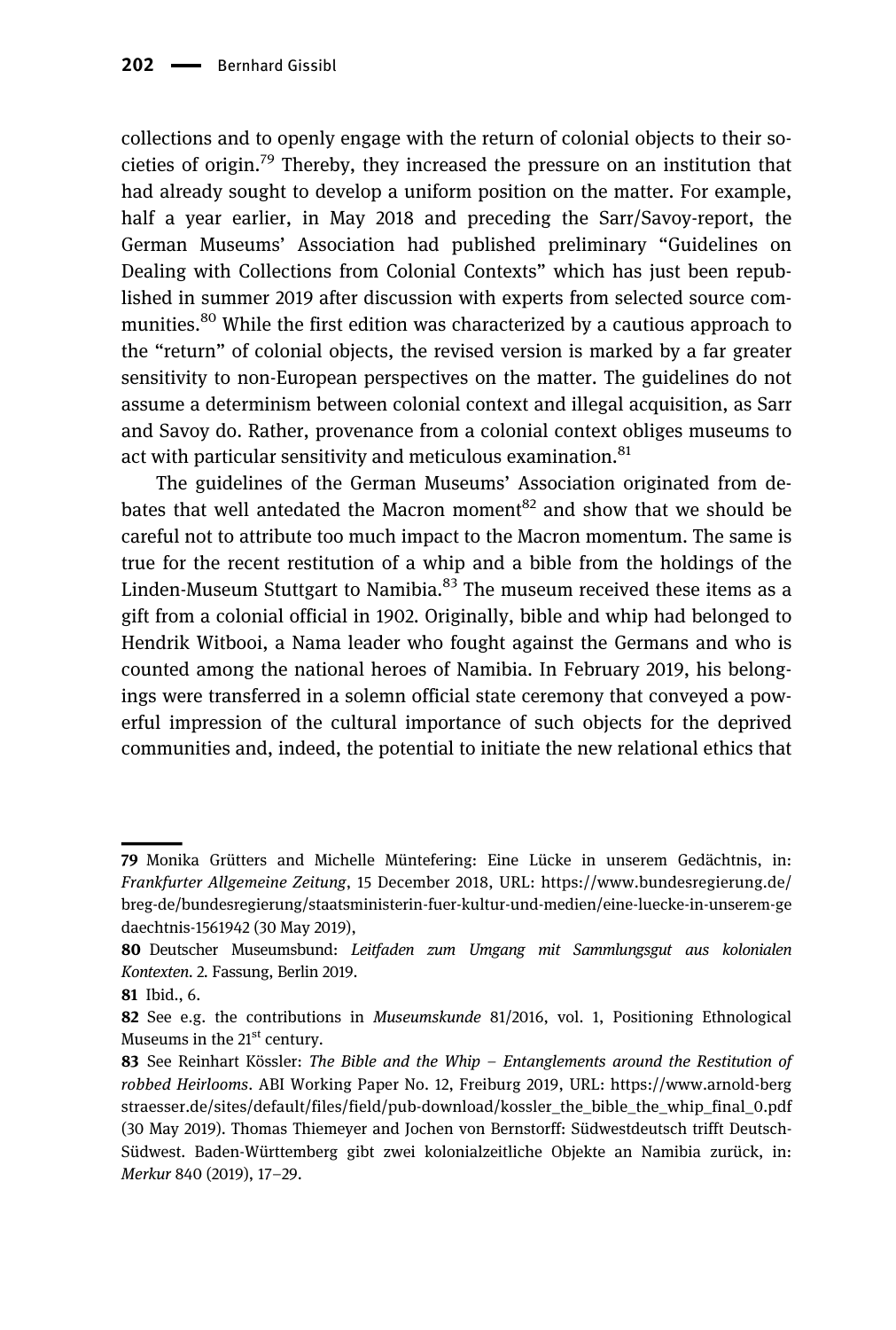Sarr and Savoy invoke. At the same time, this restitution was accompanied by severe frictions between subnational groups and the Namibian state, who both laid claim to ownership and disposal of the restituted items, thereby exposing, as Reinhart Kössler has argued, that restitution can not only not undo colonialism and its consequences, it can even cause old colonial frictions to "become re-articulated in fresh conflicts on the ground."<sup>84</sup> The initiative to restitute whip and bible antedated the Macron moment by a few years, originating in negotiations between the Namibian Embassy and the owning state of Baden-Württemberg that started in 2013. Like the proactive move by the Amsterdam Rijksmuseum, this restitution must also be seen as a form of strategic cultural diplomacy by both the museum and the government of Baden-Württemberg as the legal owner of the museum collections. The Linden-Museum, already a pioneer of provenance research among Germany's ethnographic museums,<sup>85</sup> established itself among the institutions working proactively for restitution. The Green government of Baden-Württemberg accrued the symbolic capital of a progressive leader in the moral politics of coming to terms with the country's colonial legacy, in contrast to the hesitant stand of the Grand Coalition in the federal government in Berlin.

The list of examples and reactions across the German political, academic, museal and cultural landscape could be extended, e.g. by an important memorandum drawn up by a consortium of ministers and politicians responsible for cultural affairs on the federal, state and communal level in March 2019.<sup>86</sup>

<sup>84</sup> Kössler, The Bible and the Whip, 1.

<sup>85</sup> See Gesa Grimme: Annäherungen an ein "Schwieriges Erbe". Provenienzforschung im Linden-Museum Stuttgart, in: Larissa Förster et al. (Hg.): Provenienzforschung zu ethnografischen Sammlungen der Kolonialzeit. Positionen in der aktuellen Debatte. Berlin 2017, 157–170 [\(http://](http://edoc.hu-berlin.de/18452/19800) [edoc.hu-berlin.de/18452/19800\)](http://edoc.hu-berlin.de/18452/19800); Claudia Andratschke: Provenienzforschung in ethnographischen Sammlungen, in: Alexis von Poser and Bianca Baumann (eds): Heikles Erbe: Koloniale Spuren bis in die Gegenwart. Dresden 2016, 304–309.

<sup>86</sup> The consortium defined the appropriate dealing with colonial collections as a central aspect of cultural policies and an important contribution to a shared postcolonial cultural memory. Apart from a pledge to transparency, accessibility and digitalization, the memorandum once more entrenched provenance research as the German approach to the problem, declaring it the indispensable basis for "determining the provenance and the circumstances of acquisition" of questionable objects: see Erste Eckpunkte zum Umgang mit Sammlungsgut aus kolonialen Kontexten der Staatsministerin des Bundes für Kultur und Medien, der Staatsministerin im Auswärtigen Amt für internationale Kulturpolitik, der Kulturministerinnen und Kulturminister der Länder und der kommunalen Spitzenverbände (13 March 2019), URL: [https://www.kmk.org/](https://www.kmk.org/aktuelles/artikelansicht/eckpunkte-zum-umgang-mit-sammlungsgut-aus-kolonialen-kontexten.html) [aktuelles/artikelansicht/eckpunkte-zum-umgang-mit-sammlungsgut-aus-kolonialen-kontexten.](https://www.kmk.org/aktuelles/artikelansicht/eckpunkte-zum-umgang-mit-sammlungsgut-aus-kolonialen-kontexten.html) [html](https://www.kmk.org/aktuelles/artikelansicht/eckpunkte-zum-umgang-mit-sammlungsgut-aus-kolonialen-kontexten.html) (20 May 2019).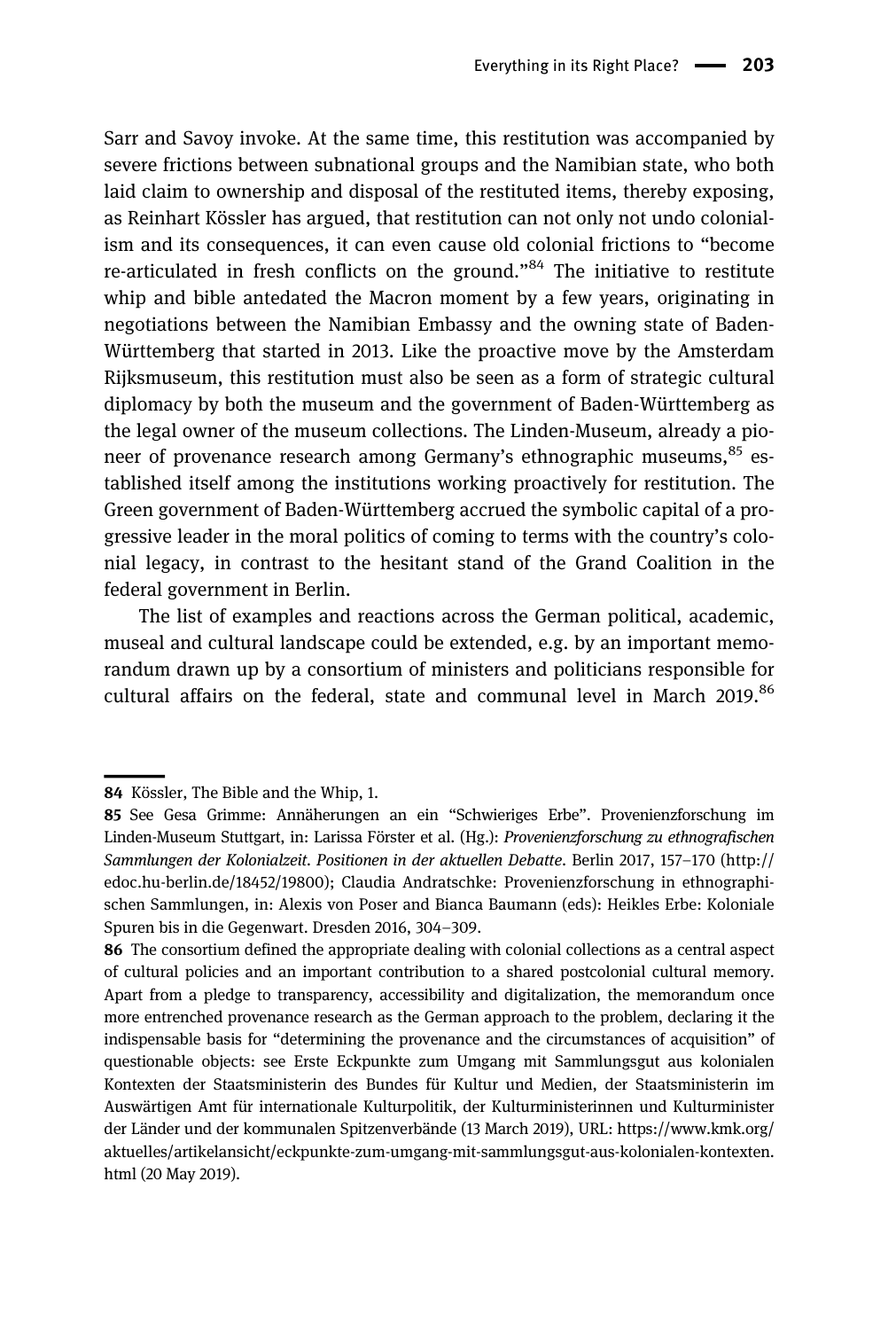This shows that the restitution debate is ongoing and liable to sudden changes. Still, there are three aspects that stand out as distinctive in Germany's take on displaced cultural heritage. First, and contrary to Sarr and Savoy's proposal, most decision-makers in German museum and cultural policies do not follow the report's automatism of colonial context leading to restitution. Rather, they take colonial contexts as an automatism that necessitates sensitive handling and thorough research. This procedure tries to do justice to historical accuracy and individual objects but remains unsatisfactory from the perspective of those who were historically deprived of their cultural heritage. They are, despite all pledges to dialogue, once more reduced to supplicants who are told to wait and play by the rules set by the privileged inheritors of an asymmetrical history, as Sarr and Savoy put it. This said, the report's emphasis on restitution has created media-fanned expectations of immediate action that has made the research on provenances already underway seem dilatory rather than progressive. Therefore, it should be particularly emphasized that those German museums that hold ethnographic collections have adopted a clear stand on the restitution of objects acquired under unjust conditions in their recent Heidelberg Declaration in May 2019. And while thorough provenance research takes time and thus tends to postpone restitution, it is a cooperative effort. Wherever it is practiced, it brings German institutions and curators into conversation with institutions, communities and individuals from the "source" regions. Thus, provenance research already puts into practice the new relational ethic demanded by the report.

Second, if regulating the problem through the highest authority of the state stands in the continuity of French centralism, the same is true for the federal approach that becomes visible in the varying German ways of addressing the legacies of the colonial past. The politics of culture and museums are predominantly federal affairs. The need to coordinate a far greater number of federal and communal actors and institutions than in the case of France or the Netherlands takes time and opens manoeuvring space for the self-positioning of individual states and museums. While some museums remain silent and hope to be overlooked until the storm might calm again, like it did so many times before, individual states, like Bremen or Hamburg, or museums, as in Hannover or Stuttgart, take the lead and accrue the symbolic capital of a progressive stand towards restitution and the confrontation with the colonial past. In doing so, they forge new networks with source communities, make themselves attractive for externallyfunded provenance research, exert pressure on institutions in a similar situation, and try to wield influence in the overall debate about displaced cultural heritage. The regional and municipal competition that is becoming visible today is an interesting equivalent of the "worldly provincialism" that drove museums (and the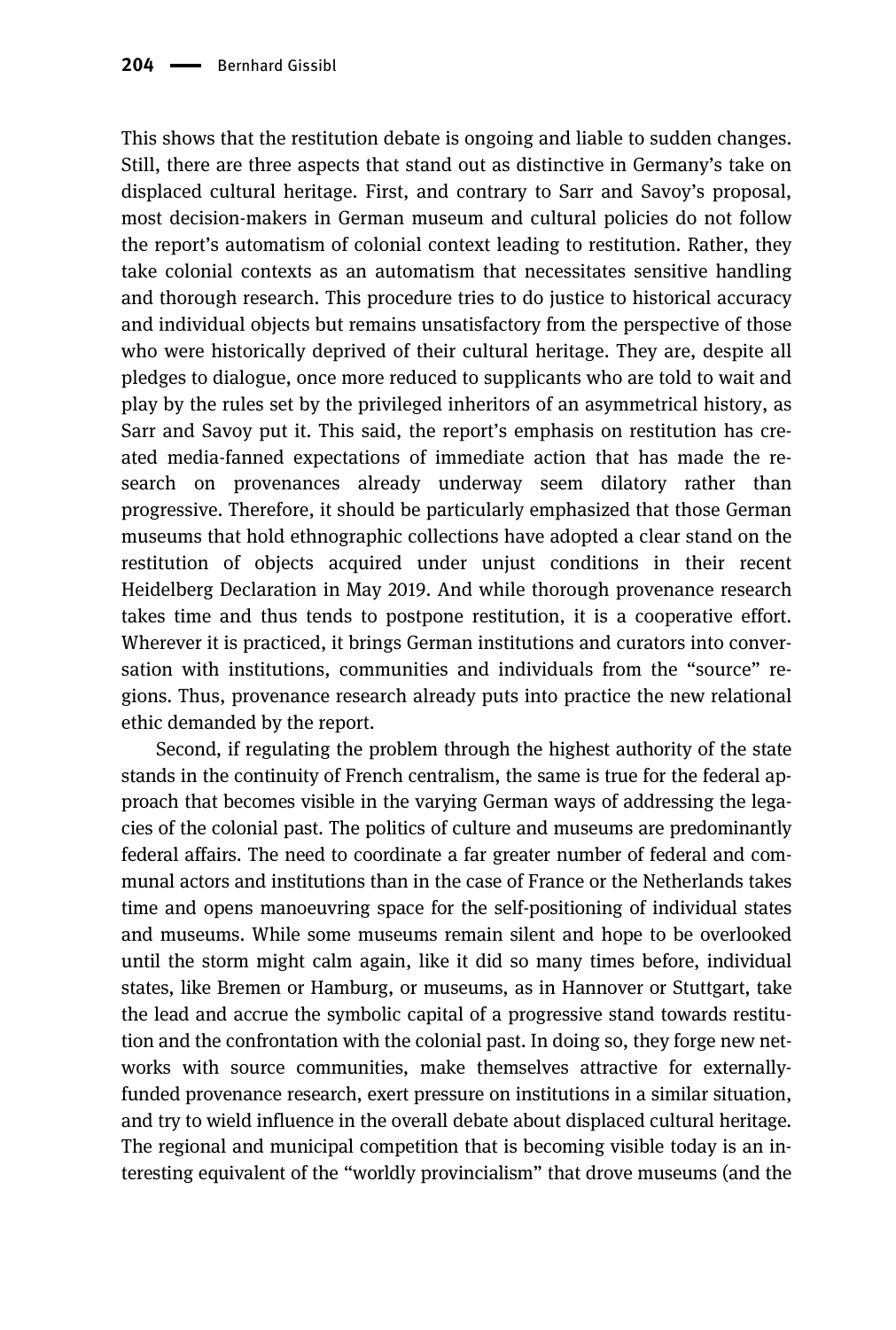proud urban bourgeoisie supporting them) into an intra-German municipal competition for the biggest and most significant ethnographic collections.<sup>87</sup>

The third characteristic peculiarity of the German debates is their framing first and foremost in categories and institutions developed with a view to identify art looted during the Nazi regime. For example, in January 2019 the funding of colonial provenance research was entrusted to the German Lost Art Foundation (one of the members of the funding committee being Bénédicte Savoy),<sup>88</sup> an institution for the restitution of displaced cultural property that traces its history back to the early 1990s. Established formally as a foundation in 2015, its main task consisted of facilitating the restitution of Jewish property confiscated under the Nazi regime, with an ever greater emphasis on formalized provenance research. Before taking up the funding of research into colonial provenances, the Foundation was also entrusted with research into the confiscation of cultural assets in the former GDR or the Soviet Occupation Zone. The path dependency of doing colonial provenance research using the terms and infrastructure of Nazi-related provenance research reflects the historical course of German expansionism but also the established way for German politics and society to come to terms with a problematic past. It makes good sense to draw upon existing databases and the already accumulated knowledge of art dealers and art markets. The treatment of colonial rule as another historical "context of injustice" alongside acknowledged dictatorial regimes also has the potential to weaken the principle of intertemporality and to enable, as in the case of Nazi Germany, the retrospective application of law. Undeniably, the restoration of historical colonial victimhood benefits from a coeval moral standing alongside acknowledged crimes against humanity. Yet, it remains a challenge to adequately reflect both contextual similarities and differences between centuries of asymmetric cultural encounter with their conjunctures of violence and racism and the systematic deprivation of existing rights, persecution and annihilation practiced under National Socialism.

### Conclusions

Did the Sarr-Savoy report effect a "sea change" in the relationship between global North and global South, taking the debate on displaced cultural objects

<sup>87</sup> Penny and Bunzl (eds.), Worldly Provincialism.

<sup>88</sup> So far, however, its guidelines for application have not provided a mechanism, e.g., for scholars or source communities from the Global South to have the provenance of certain collections investigated.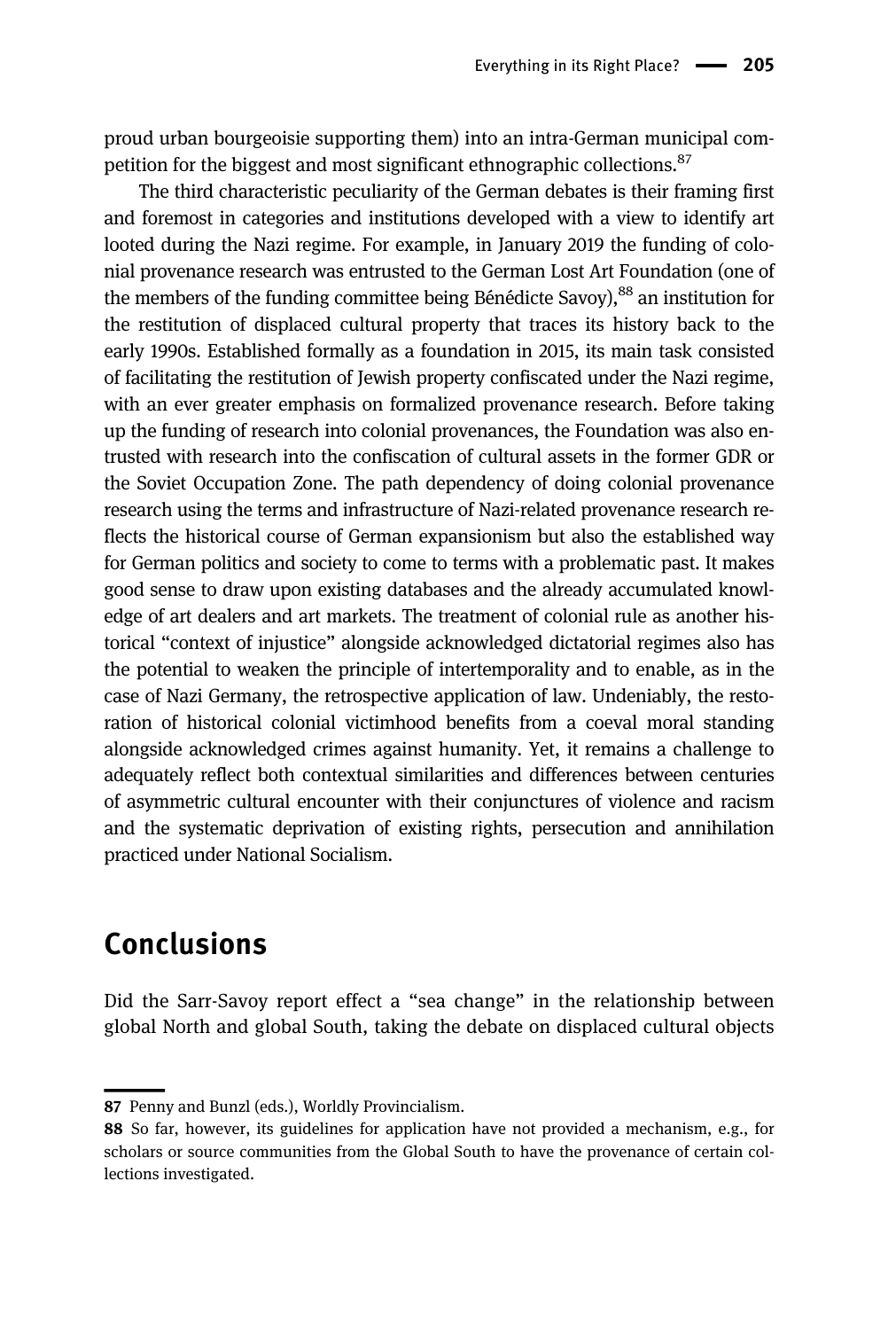to new levels, as Jörg Häntzschel would have it? As yet, there has been much discussion and many ideas: we witness a museum world in motion and the forging of many new and promising networks between Western museums and source societies. Still, there has been far greater movement in discourse than of actual objects. In the light of decades of ebbs and flows in the international debate about displaced heritage, it remains to be seen whether we are currently experiencing just one more conjuncture, as in the early and late 1970s, or, indeed, the beginning of an "age of restitution" (Ciraj Rassool) or a "restitution revolution" (Bénédicte Savoy).

While a revolution may or may not be under way, the Sarr/Savoy-report has definitely shifted the moral parameters of debate. As a document consciously placed in the political arena, it contains elements similar to strategic litigation. Whatever Macron will decide, the report has established once more that the restitution of objects acquired under unjust conditions is the necessary and right thing to do. By privileging restitution over provenance research the report elevated those who supported immediate restitution to the moral high ground. Those arguing for historical complexity or those who deemed provenance research and cooperation with source communities the cutting edge of progressive work in museums, could suddenly find themselves on the wrong side of the moral equation. Doing or defending provenance research can seem like playing for time and an almost neo-colonial perpetuation of an untenable, unjust status quo. This said, the report also forces European audiences to approach the problem of displaced cultural heritage from a first and foremost African perspective. For those deprived of core objects of their cultural identity, any further deferral is, indeed, the perpetuation of historical injustice. However, the "African" perspective, as currently represented in European debates, so far consists mainly of contributions by public intellectuals like Felwine Sarr or Achille Mbembe, who have access to Western academia and publishing outlets. Other voices from "Africa" or indigenous communities are not missing, but they remain woefully underrepresented, despite the best efforts by journalists to dig up relevant voices and new perspectives<sup>89</sup> or by the organizers of panel discussions to feature experts from Africa or at least with an African background. Tight budgets, language requirements and the multiplicity of possible source communities all combine to make the aim of coeval representation of African voices in European debates a challenging and partially random affair. Here, it would help if museums made their existing cooperations with source

<sup>89</sup> See e.g. Jörg Häntzschel: Der Geist eines Kontinents, in: Süddeutsche Zeitung, 24 April 2019, URL: [https://projekte.sueddeutsche.de/artikel/kultur/raubkunst-der-geist-eines-konti](https://projekte.sueddeutsche.de/artikel/kultur/raubkunst-der-geist-eines-kontinents-e890780/?reduced=true) [nents-e890780/?reduced=true](https://projekte.sueddeutsche.de/artikel/kultur/raubkunst-der-geist-eines-kontinents-e890780/?reduced=true) (20 May 2019).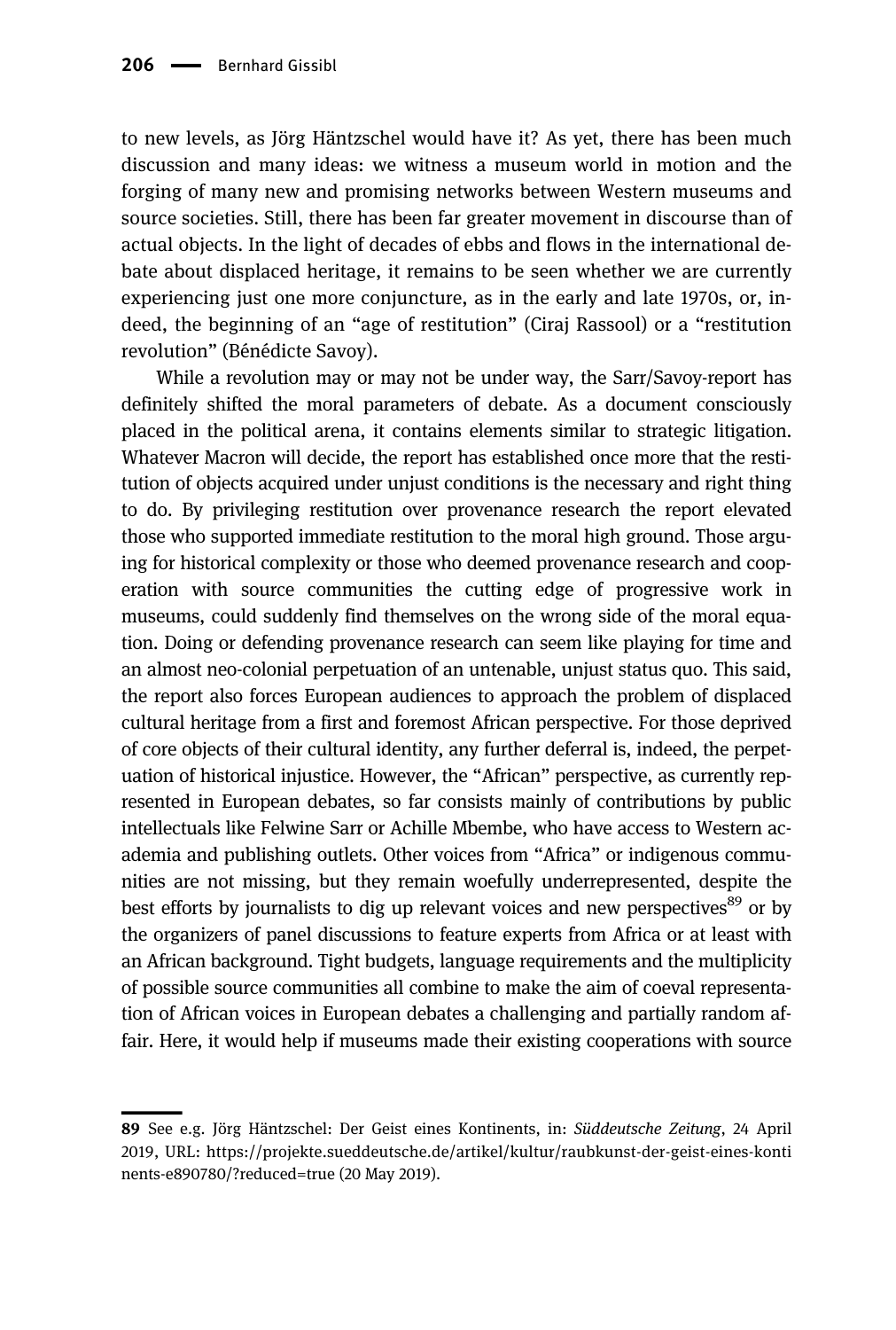communities more transparent and converted the silent expert knowledge of these partners at least partially into publicly audible voices.

For a historian whose academic socialization took place in the late 1990s and early 2000s, many of the arguments of the Sarr/Savoy-report read like a blast from the past of the late 1970s. My generation has been trained to question claims to fixed identities and think that nations are constructed, imagined communities created by elites who dexterously invent traditions and manipulate historical myths. Progressive historiography, as I have learned to understand it, is about transcending narrow containers of identity and a postcolonial approach to colonial history is about overcoming the inherited and powerful binary oppositions of black and white, colonizers and colonized, modern and traditional, centre and periphery, victims and perpetrators. For all the asymmetries and racism of the colonial encounter, the colonial situation was marked by subversion, mimicry, sly deception and the agency of the colonized, who limited the grand designs and all-powerful fantasies of the colonizers in decisive ways. Orientalist binaries were to be deconstructed, hybridity was the concept of the day. Sarr and Savoy, however, argue for cultural nation-building and cultural sovereignty as progressive instruments for African cultural decolonization when they present the "return of emblematic objects" as essential for the "construction of a political community" and the "reconstruction of the identity of subjects and communities".<sup>90</sup> Such essentialism may in part be strategic, but one is left to wonder how the political postcolonialism of restitution, with its emphasis on historical victimhood and future-oriented identitybuilding, can be reconciled with the epistemological postcolonialism practiced by Western academia during the last quarter of the century. It seems that practical agency in the present based upon a position of victimhood is preferred by many to a merely discursive agency in the past generously granted by Western historians.

In their relative disinterest for provenance, Sarr and Savoy privilege the African reclamation of history through the objects over the epistemological status of the objects as documents for an entangled history between Europe and Africa in the past. The future epistemologies of the objects are to be decidedly African, not so much entangled, and certainly not European. One is left to wonder, however, if it is entirely unavoidable or necessary to privilege restitution over provenance, to set ethics against law and history, and to play the future off against the past and Africa against Europe.

<sup>90</sup> Sarr/Savoy: Restitution of African Cultural Heritage, 35. For an analytical notion of cultural sovereignty see Gregor Feindt, Bernhard Gissibl, Johannes Paulmann (eds.): Kulturelle Souveränität. Politische Deutungs- und Handlungsmacht jenseits des Staates im 20. Jahrhundert. Göttingen 2017, esp. 40–44, 227–283.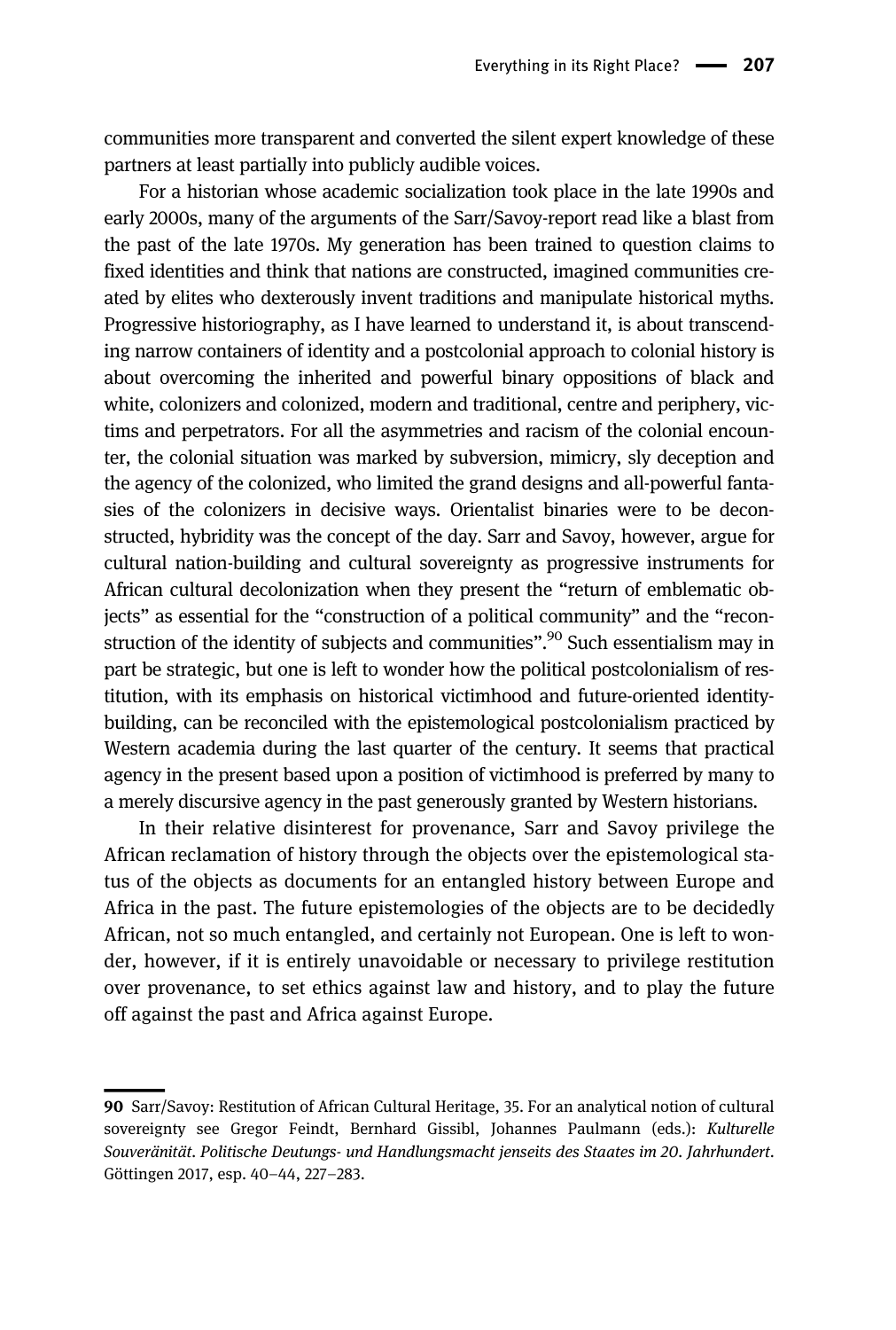Perhaps it would already help to unpack such loaded and homogenizing terms like "looted art" or "heritage" so as to differentiate the plurality of things lumped together in these categories. Thereby options could be recovered that are more flexible than the automatism of colonial context/restitution. The majority of objects are not art but material culture of everyday life. While they may still have significance for African societies, they are less likely to qualify as relevant heritage than, for example, ritual objects. The appropriate questions concerning such objects are not only about the circumstances of their acquisition but why and for what purposes they should remain hidden away in the storage rooms of European museums. Other objects are so obviously looted that there is simply no need for in-depth provenance research. The restitution of human remains has become an acknowledged ethical norm, although the practice of identification and return remains severely wanting. In such cases, museums should achieve the legal capacity to restitute, especially if one wants to avoid state actors using restitution as a tool for cultural diplomacy. Claimants, on the other hand, ought to be put in a legal position that ensures that the return of objects is more than a mere supplication granted by museums. It must evolve into an entitlement to be claimed, and return should also be a viable option for objects of cultural significance whose historical acquisition has been legitimate. There are fascinating suggestions in the debate about how to deal flexibly with objects that, for one reason or another, cannot yet be returned, such as immediately restoring ownership and then loaning them back until the best suited future place for these objects is negotiated.<sup>91</sup> This is, indeed, the fourth dimension of the introspection Bénédicte Savoy demanded in her lecture at the Collège de France. Introspection, she wrote, must entail dreaming, the conjuring up of creative solutions for the future of cultural heritage, unprecedented legal constructions, new forms of partnership, flexible models adapted to the realities of different regions. $^{92}$ 

There is one final and Eurocentric argument why it seems necessary that provenance research is not replaced by swift restitution, the entangled past of colonial objects not entirely eclipsed through their potential future after restitution. Historians Rebekka Habermas and Ulrike Lindner have pointed to the hitherto untold and unacknowledged histories of colonial artefacts and their constitutive role for the development of European arts and identities.<sup>93</sup> Sarr and

<sup>91</sup> This point has repeatedly been made by Jürgen Zimmerer, most recently in ZEIT Geschichte 4/19: Die Deutschen und ihre Kolonien. Hamburg 2019, 96.

<sup>92</sup> Savoy: Provenienz der Kultur, 58.

<sup>93</sup> Rebekka Habermas and Ulrike Lindner: Rückgabe – und mehr!, in: Die Zeit, 12 December 2018, URL: [https://www.zeit.de/2018/52/kunst-kolonialzeit-rueckgabe-restitution-geschicht](https://www.zeit.de/2018/52/kunst-kolonialzeit-rueckgabe-restitution-geschichtspolitik) [spolitik](https://www.zeit.de/2018/52/kunst-kolonialzeit-rueckgabe-restitution-geschichtspolitik) (30 May 2019).